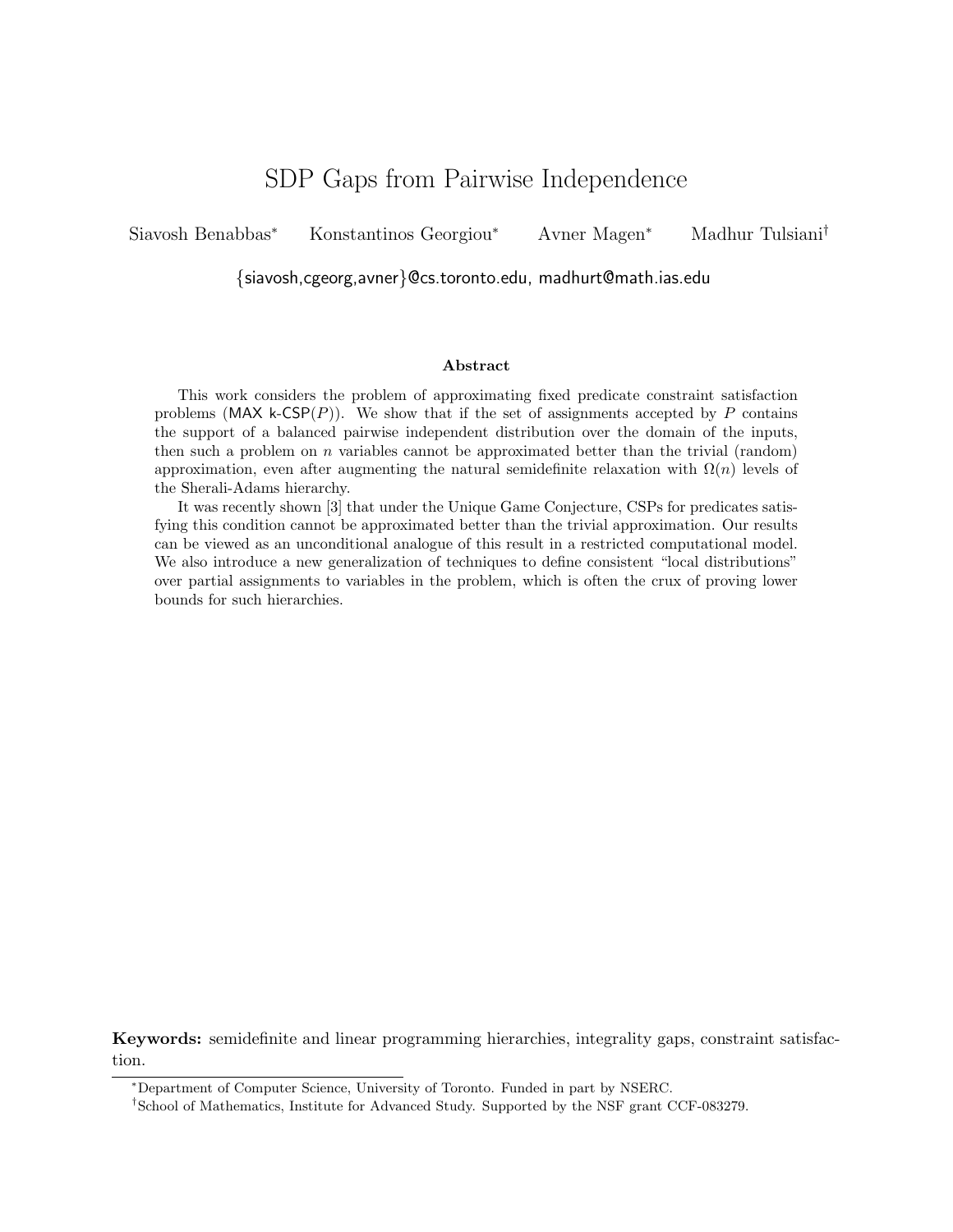# 1 Introduction

A constraint satisfaction problem (CSP) consists of a set of constraints that seek a universal solution. In the maximization version (MAX-CSP) one tries to maximize the number of constraints that can be simultaneously satisfied. The most standard family of CSPs arise from Boolean predicates P with bounded support k. In their generality, the predicates are defined over an alphabet  $\{0, 1, \ldots, q-1\}$  = [q] and they can be thought as functions  $P : [q]^k \to \{0,1\}$ . A constraint is defined by the predicate P applied to a k-tuple of literals  $(x_1 + b_1 \mod q, \ldots, x_k + b_k \mod q)$ , where  $b_i \in [q]$ , and is said to be satisfied by some assignment on  $(x_1, \ldots, x_k)$  if the predicate evaluates to 1. Given some predicate P, an instance of the MAX k-CSP $(P)$  problem is a collection of constraints as above and the objective is to maximize the number of constraints that can be satisfied simultaneously. As a special case, we can obtain many well studied MAX-CSP problems, e.g. MAX k-SAT, MAX k-XOR, MAX k-LIN<sub>q</sub><sup>1</sup> etc. When the predicate to be used in different constraints is not fixed we simply refer to the problem as MAX k-CSP.

The MAX k-CSP problem is NP-hard for  $k \geq 2$ , and a lot of effort has been devoted in determining the true inapproximability of the problem. In general, the inapproximability of the MAX k-CSP depends on the size of alphabet over which literals are valued. For the case of Boolean variables, Samorodnitsky and Trevisan [22] proved that the problem is hard to approximate better than a factor of  $2^k/2^{2\sqrt{k}}$ , which was improved to  $2^k/2^{\sqrt{2k}}$  by Engebretsen and Holmerin [10]. Later Samorodnitsky and Trevisan [23] showed that it is Unique-Games-hard to approximate the same problem with factor better than  $2^k/2^{\lceil \log k+1 \rceil}$ . For the more general case of q-ary variables (MAX k-CSP<sub>q</sub>), Guruswami and Raghavendra [14] showed a hardness ratio of  $q^k / kq^2$  when q is a prime.

In a very general result which (assuming the Unique Games Conjecture) subsumes all the above ones, Austrin and Mossel [3] showed that if  $P: [q]^k \to \{0,1\}$  is a predicate such that the set of accepted inputs  $P^{-1}(1)$  contains the support of a balanced pairwise independent distribution  $\mu$  on [q]<sup>k</sup>, then MAX k-CSP(P) is UG-hard to approximate better than a factor of  $q^{k}/|P^{-1}(1)|$ . Considering that a random assignment satisfies  $q^{k}/|P^{-1}(1)|$  fraction of all the constraints, this is the strongest result one can get for such  $P$ . Using appropriate choices for the predicate  $P$ , this then implies hardness ratios of  $q^k / kq^2(1 + o(1))$  for MAX k-CSP<sub>q</sub> for general  $q \geq 2$ ,  $q^k / kq(q-1)$ when q is a prime power, and  $2^k/(k+O(k^{0.525}))$  for  $q=2$ .

We study the inapproximability of such a predicate  $P$  (which we call *promising*) in the hierarchy of Semidefinite programs one obtains by applying the strengthening of Sherali and Adams to the canonical Semidefinite relaxation of the problem. In particular, we show an unconditional analogue of the result of Austrin and Mossel in this hierarchy.

#### Hierarchies of Linear and Semidefinite Programs

A standard approach in approximating NP-hard problems, and therefore MAX k-CSP, is to formulate the problem as a 0-1 integer program and then relax the integrality condition to get a linear (or semidefinite) program which can be solved efficiently. The quality of such an approach is intimately related to the integrality gap of the relaxation, namely, the ratio between the optimum of the relaxation and that of the integer program.

Several methods (or procedures) were developed in order to obtain tightenings of relaxations in a systematic manner. These procedures give a sequence or a hierarchy of increasingly tighter relaxations of the starting program. The commonly studied ones include the hierarchies defined by

<sup>&</sup>lt;sup>1</sup>which is itself a generalization MAX-CUT for  $k = q = 2$ .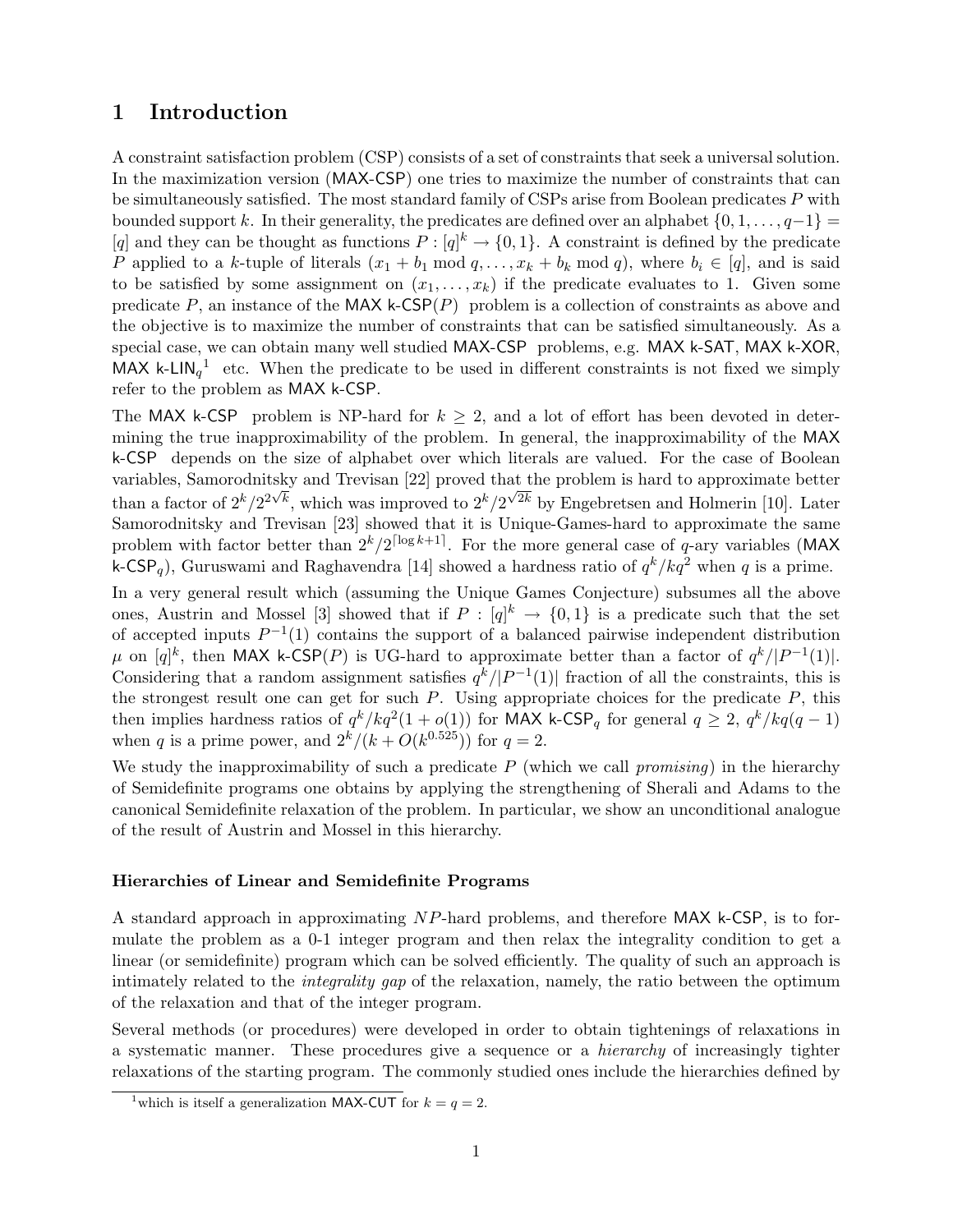Lovász-Schrijver [17], Sherali-Adams [27], and Lasserre [15] (see [16] for a comparison). Stronger relaxations in the sequence are referred to as higher levels of the hierarchy. It is known for all these hierarchies that for a starting program with  $n$  variables, the program at level  $n$  has integrality gap 1, and that it is possible to optimize over the program at the rth level in time  $n^{O(r)}$ .

Many known linear (semidefinite) programs can be captured by constant many levels of the Sherali-Adams (Lasserre) hierarchy. In fact, these semidefinite programs can also be captured by a "mixed" hierarchy, first studied by Raghavendra<sup>2</sup> [21]; where we augment the basic semidefinite relaxation by adding new real variables and imposing linear constraints according to the Sherali-Adams hierarchy. We will refer to this hierarchy of programs as the Sherali-Adams SDP hierarchy.

Fernández de la Vega and Kenyon-Mathieu [12] have provided a PTAS for Max Cut in dense graphs using Sherali-Adams LP hierarchy. In [18] it is shown how to get a Sherali-Adams based PTAS for Vertex-Cover and Max-Independent-Set in minor-free graphs, while recently Mathieu and Sinclair [19] showed that the integrality gap for the matching polytope is asymptotically  $1 + 1/r$ , and Bateni, Charikar and Guruswami [4] that the integrality gap for a natural LP formulation of the MaxMin allocation problem is at most  $n^{1/r}$ , both after r many Sherali-Adams tightenings. Chlamtac [8] and Chlamtac and Singh [9] gave an approximation algorithm for Max-Independent-Set in hypergraphs based on the Lasserre hierarchy, with the performance depending on the number of levels. Recently, an  $O(n^{1/4})$  approximation for Densest k-Subgraph was also shown by Bhaskara et. al. [5], using linear programs implied by  $O(\log n)$  levels of the Lovàsz-Schrijver hierarchy.

Lower bounds in these hierarchies amount to showing that the integrality gap remains large even after many levels of the hierarchy. Integrality gaps for  $\Omega(n)$  levels can be seen as unconditional lower bounds (as they rule out even exponential time algorithms obtained by the hierarchy) in a restricted (but still fairly interesting) model of computation. Considerable effort was invested in proving such lower bounds (see  $[2, 29, 28, 26, 6, 11, 1, 25, 13, 12]$ ). For some CSPs in particular, strong lower bounds  $(\Omega(n)$  levels) were proved recently for the Lasserre hierarchy (which is the strongest) by [24] and [30], who showed a factor 2 integrality gap for MAX k-XOR and factor  $2^k/2k$ integrality gap for MAX k-CSP respectively.

In a beautiful result, Raghavendra [21] showed a general connection between integrality gaps and UG-hardness results. His result essentially shows that for  $MAX$  k-CSP $(P)$ , the integrality gap of a program obtained by k levels of the Sherali-Adams SDP hierarchy is I, then the MAX k-CSP(P) is UG-hard to approximate better than a factor of I. However, in our case the hardness is already known (by the work of Austrin and Mossel), and we are interested in finding the integrality gap for programs obtained by  $\Omega(n)$  levels.

#### Our Result and Techniques

Both the known results in the Lasserre hierarchy (and previous analogues in the Lovász-Schrijver hierarchy) seemed to heavily rely on the structure of the predicate for which the integrality gap was proved, in particular, the predicate is always some system of linear equations. It was not clear if the techniques could be extended using only the fact that the predicate is promising (which is a much weaker condition). In this paper, we try to explore this issue, proving  $\Omega(n)$  level gaps for the Sherali-Adams SDP hierarchy for any promising predicate.

**Theorem 1.1** Let  $P : [q]^k \to \{0,1\}$  be a predicate such that  $P^{-1}(1)$  contains the support of a balanced pairwise independent distribution  $\mu$ . Then for every constant  $\zeta > 0$ , there exist  $c =$ 

<sup>2</sup>The hierarchies studied by Raghavendra were in fact slightly weaker than the ones defined here.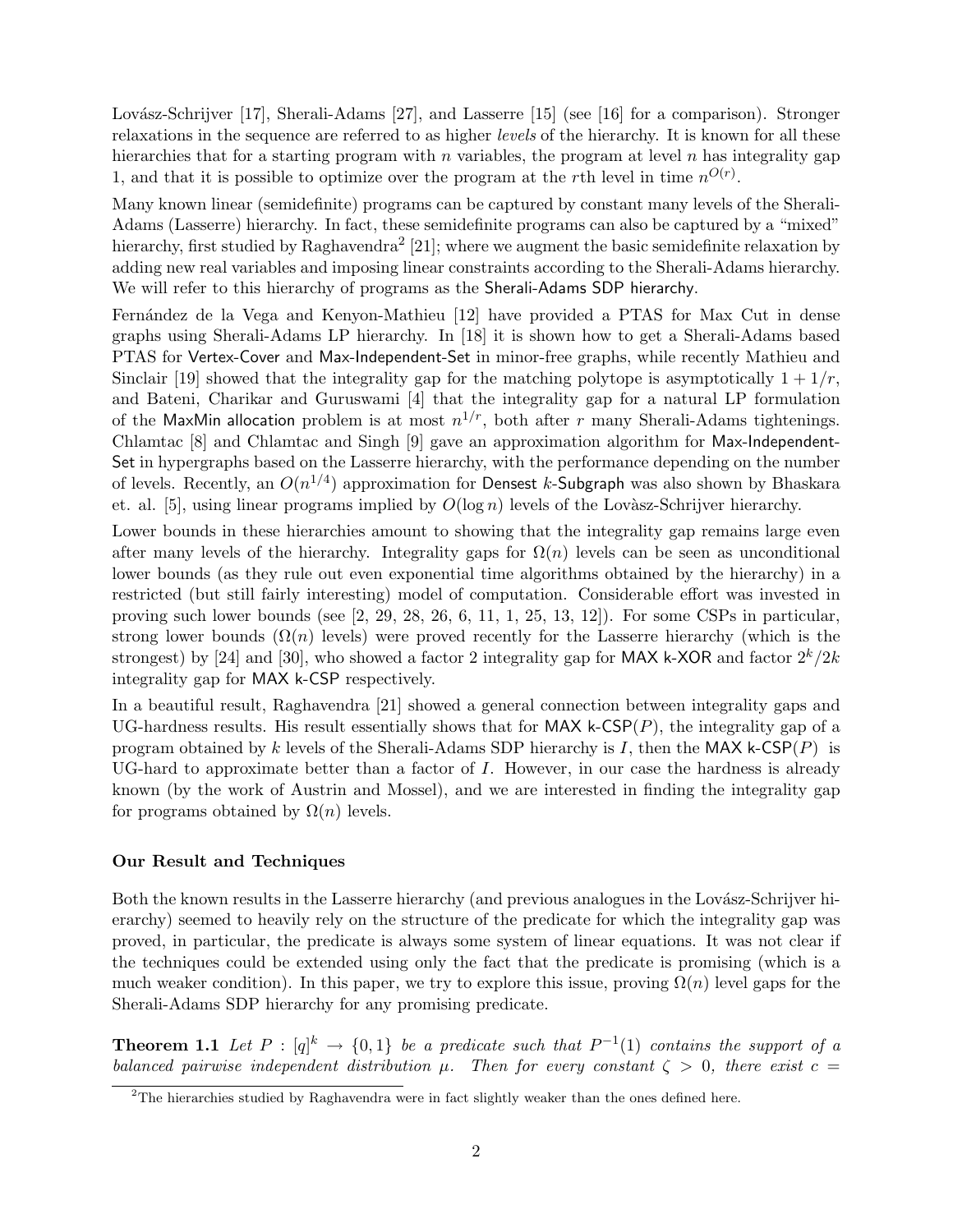$c(q, k, \zeta) > 0$  such that for large enough n, the integrality gap of MAX k-CSP(P) for the tightening obtained by cn levels of the Sherali-Adams SDP hierarchy<sup>3</sup> is at least  $\frac{q^k}{1-\epsilon}$  $\frac{q}{|P^{-1}(1)|}-\zeta.$ 

Remark 1.2 We note that weaker integrality gaps for these predicated also follow, via reductions, from the corresponding integrality gap results for Unique Games. In particular, a  $(\log \log n)^{\Omega(1)}$ level gap for the SDP hierarchy discussed above, follows from the recent results of Raghavendra and Steurer [20]. Also,  $\Omega(n^{\delta})$ -level gaps (where  $\delta \to 0$  as  $\zeta \to 0$ ) for the Sherali-Adams LP hierarchy can be deduced from the results of Charikar, Makarychev and Makarychev [7].

A first step in achieving our result is to reduce the problem of a level- $t$  gap to a question about family of distributions over assignments associated with sets of variables of size at most  $t$ . These distributions should be (a) supported only on satisfying (partial) assignments, (b) should be consistent among themselves, in the sense that for  $S_1 \subseteq S_2$  which are subsets of variables, the distributions over  $S_1$  and  $S_2$  should be equal on  $S_1$ , and (c) should be balanced and pairwise-independent. The first requirement guarantees that the solution achieves objective value that corresponds to satisfying all the constraints of the instance. The second requirement implies feasibility for the Sherali-Adams LP constraints, while the last one makes it easy to produce vectors satisfying the semidefinite constraints.

The second step is to come up with these distributions! We explain why the simple method of picking a uniform distribution (or a reweighting of it according to the pairwise independent distribution that is supported by  $P$ ) over the satisfying assignments cannot work. Instead we introduce the notion of "advice sets". These are sets on which it is "safe" to define such simple distributions. The actual distribution for a set  $S$  we use is then the one induced on  $S$  by a simple distribution defined on the advice-set of S. Getting such advice sets heavily relies on notions of expansion of the constraints graph. In particular, we use the fact that random instances have inherently good expansion properties. At the same time, such instances are highly unsatisfiable, ensuring that the resulting integrality gap is large.

Arguing that it is indeed "safe" to use simple distributions over the advice sets relies on the fact that the predicate P in question is promising, namely  $P^{-1}(1)$  contains the support of a balanced pairwise independent distribution. We find it interesting and somewhat curious that the condition of pairwise independence comes up in this context for a reason very different than in the case of UG-hardness. Here, it represents the limit to which the expansion properties of a random CSP instance can be pushed to define such distributions.

# 2 Preliminaries and Notation

### 2.1 Constraint Satisfaction Problems

For an instance  $\Phi$  of MAX k-CSP<sub>q</sub>, we denote the variables by  $\{x_1, \ldots, x_n\}$ , their domain  $\{0, \ldots, q-\}$ 1} by [q] and the constraints by  $C_1, \ldots, C_m$ . Each constraint is a function of the form  $C_i : [q]^{T_i} \to$  $\{0,1\}$  depending only on the values of the variables in the ordered tuple  $T_i$  with  $|T_i| \leq k$ .

For a set of variables  $S \subseteq [n]$ , we denote by  $[q]^S$  the set of all mappings from the set S to [q]. In context of variables, these mappings can be understood as partial assignments to a given subset of

<sup>3</sup>See the resulting SDP in section 2.3.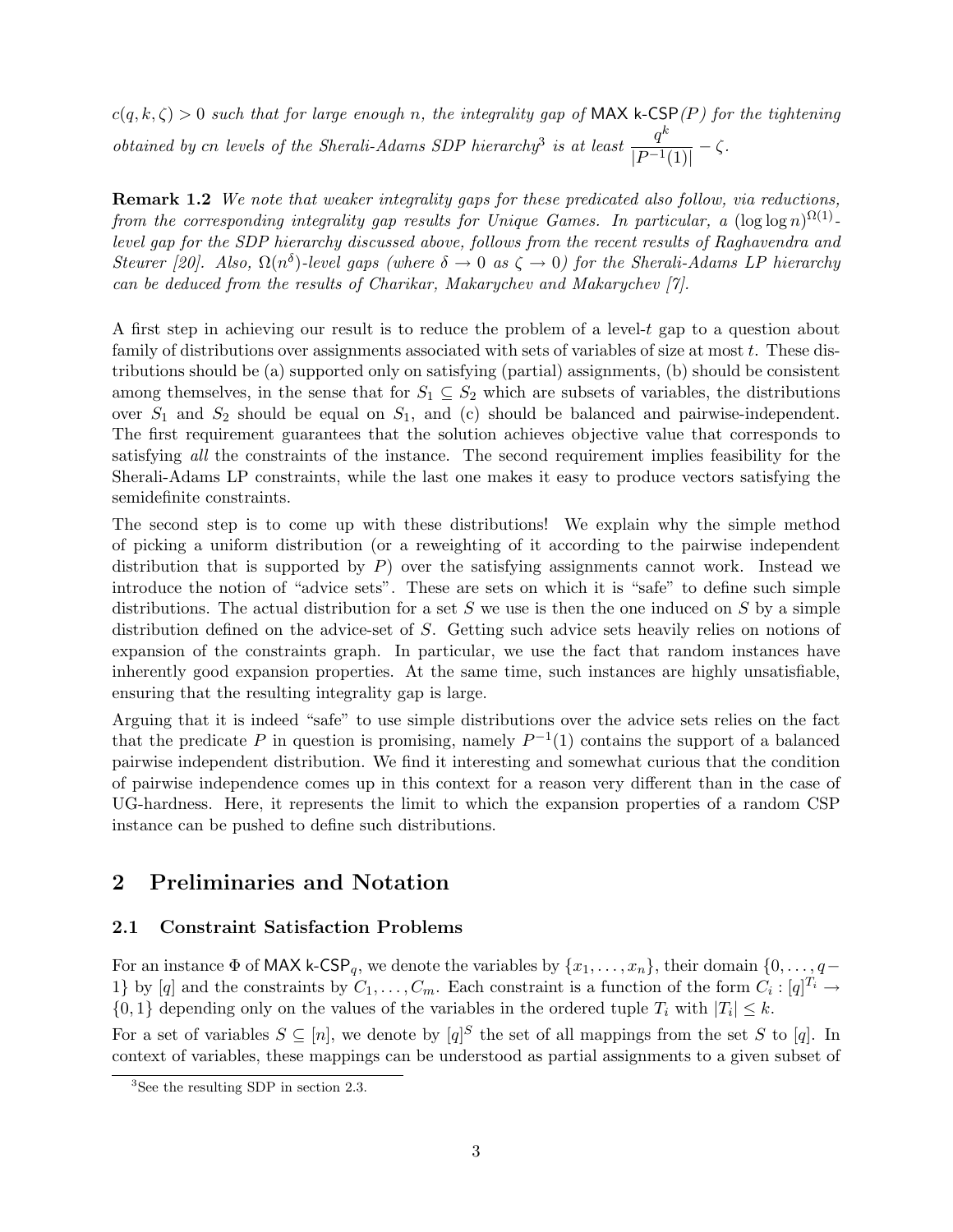variables. For  $\alpha \in [q]^S$ , we denote its projection to  $S' \subseteq S$  as  $\alpha(S')$ . Also, for  $\alpha_1 \in [q]^{S_1}, \alpha_2 \in [q]^{S_2}$ such that  $S_1 \cap S_2 = \emptyset$ , we denote by  $\alpha_1 \circ \alpha_2$  the assignment over  $S_1 \cup S_2$  defined by  $\alpha_1$  and  $\alpha_2$ .

We shall prove results for constraint satisfaction problems where every constraint is specified by the same Boolean predicate  $P: [q]^k \to \{0, 1\}$ . We denote the set of assignments for which the predicate evaluates to 1 by  $P^{-1}(1)$ . A CSP instance for such a problem is a collection of constraints of the form of P applied to k-tuples of literals. For a variable x with domain  $[q]$ , we take a literal to be  $(x + a) \text{ mod } q$  for any  $a \in [q]$ . More formally,

**Definition 2.1** For a given  $P : [q]^k \rightarrow \{0,1\}$ , an instance  $\Phi$  of MAX k-CSP<sub>q</sub>(P) is a set of constraints  $C_1, \ldots, C_m$  where each constraint  $C_i$  is over a k-tuple of variables  $T_i = \{x_{i_1}, \ldots, x_{i_k}\}\$ and is of the form  $P(x_{i_1} + a_{i_1}, \ldots, x_{i_k} + a_{i_k})$  for some  $a_{i_1}, \ldots, a_{i_k} \in [q]$ . We denote the maximum number of constraints that can be simultaneously satisfied by  $\mathsf{OPT}(\Phi)$ .

#### 2.2 Expanding CSP Instances

For an instance  $\Phi$  of MAX k-CSP<sub>q</sub>, define its constraint graph  $G_{\Phi}$ , as the following bipartite graph from L to R. The left hand side L consists of a vertex for each constraint  $C_i$ . The right hand side R consists of a vertex for every variable  $x_j$ . There is an edge between a constraint-vertex i and a variable-vertex j, whenever variable  $x_j$  appears in constraint  $C_i$ . When it is clear from the context, we will abbreviate  $G_{\Phi}$  by  $G$ .

For  $C_i \in L$  we denote by  $\Gamma(C_i) \subseteq R$  the neighbors  $\Gamma(C_i)$  of  $C_i$  in R. For a set of constraints  $C \subseteq L$ ,  $\Gamma(\mathcal{C})$  denotes  $\cup_{c_i\in\mathcal{C}}\Gamma(C_i)$ . For  $S\subseteq R$ , we call a constraint  $C_i\in L$ , S-dominated if  $\Gamma(C_i)\subseteq S$ . We denote by  $G|_{-S}$  the bipartite subgraph of G that we get after removing S and all S-dominated constraints. Finally, we also denote by  $\mathcal{C}(S)$  the set of all S-dominated constraints.

Our result relies on the expansion of the support sets of the constraints. We make this notion formal below.

**Definition 2.2** Consider a bipartite graph  $G = (V, E)$  with partition L, R. The boundary expansion of  $X \subset L$  is the value  $|\partial X|/|X|$ , where  $\partial X = \{u \in R : |\Gamma(u) \cap X| = 1\}$ . G is  $(r, e)$  boundary expanding if the boundary expansion for all (nonempty) subsets of L of size at most r is at least e.

#### 2.3 The Sherali-Adams SDP Hierarchy

Below we present a relaxation for the MAX k-CSP<sub>q</sub> problem as it is obtained by applying a level-t Sherali-Adams tightening to the basic SDP formulation of some instance  $\Phi$  of MAX k-CSP<sub>q</sub>. A well known fact states that the level-n Sherali-Adams tightening (even starting from a linear program) provides a perfect formulation, i.e. the integrality gap is 1 (see [27] or [16] for a proof).

The intuition behind the level- $t$  Sherali-Adams tightening is the following. Note that an integer solution to the problem can be given by a single mapping  $\alpha_0 \in [q]^{[n]}$ , which is an assignment to all the variables. Using this, we can define  $0/1$  variables  $X_{(S,\alpha)}$  for each  $S \subseteq [n]$  such that  $|S| \leq t$  and  $\alpha \in [q]^S$ . The intended solution is  $X_{(S,\alpha)} = 1$  if  $\alpha_0(S) = \alpha$  and 0 otherwise. We introduce  $X_{(\emptyset,\emptyset)}$ which is intended to be 1. By relaxing the integrality constraint on the variables, we obtain the LP conditions given by level-t of the Sherali-Adams hierarchy.

We can further strengthen the integer program by adding the quadratic constraints  $X_{(\{i_1,i_2\},(j_1,j_2))}$  =  $X_{(\{i_1\},j_1)} \cdot X_{(\{i_2\},j_2)}$  for  $i_1, i_2 \in [n]$  and  $j_1, j_2 \in [q]$ . As solving quadratic programs is NP-hard we then relax these quadratic constraints to the existence of vectors  $\mathbf{v}_{(i,j)}$  and a unit vector  $\mathbf{v}_0$ , for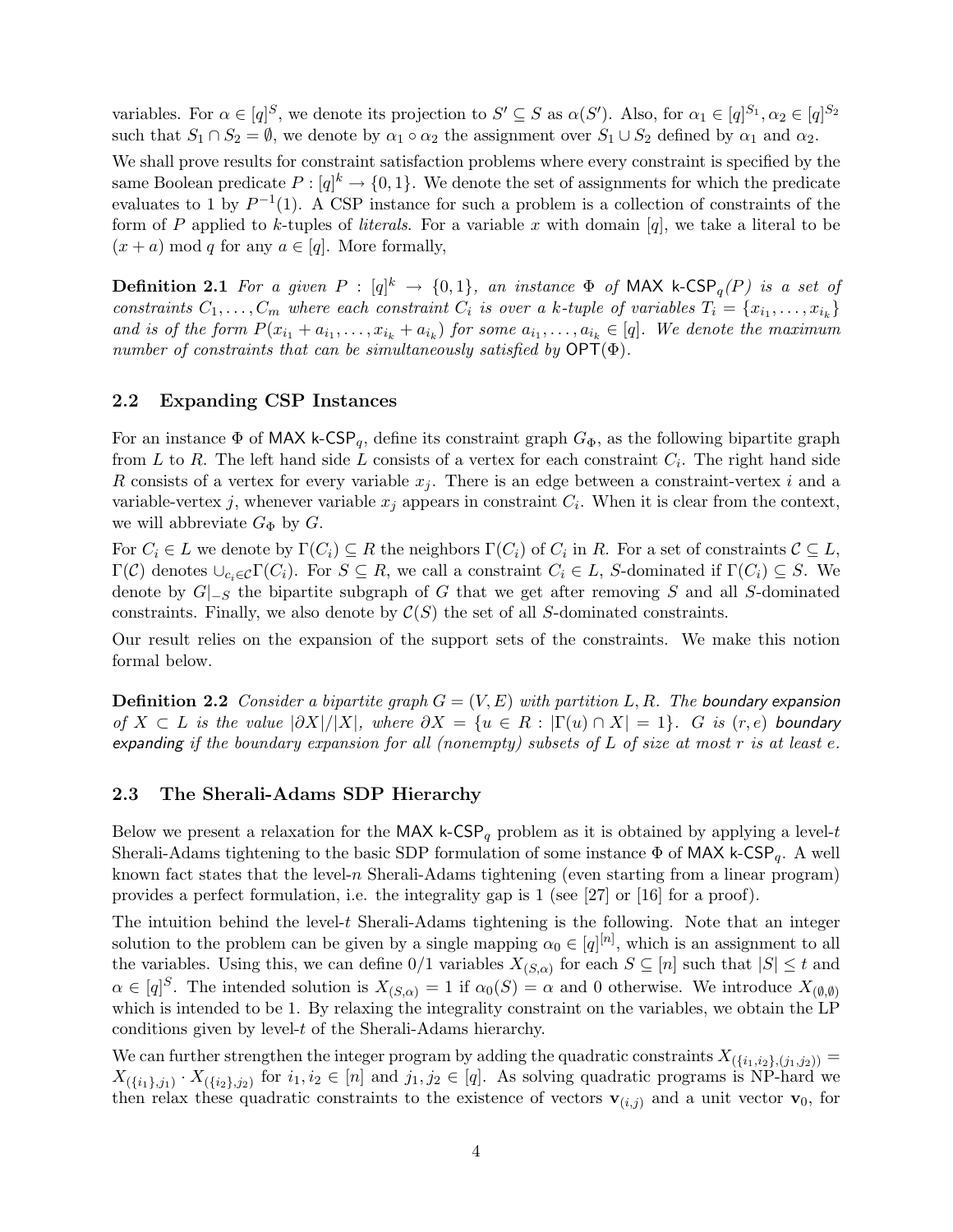which we require that  $\langle \mathbf{v}_{(i_1,j_1)}, \mathbf{v}_{(i_2,j_2)} \rangle = X_{(\{i_1,i_2\},(j_1,j_2))}$  and  $\langle \mathbf{v}_{(i,j)}, \mathbf{v}_0 \rangle = X_{(\{i\},j)}$ . The complete relaxation can be seen in Figure 1.

| maximize   | m<br>$\sum_{i} \sum_{i} C_i(\alpha) \cdot X_{(T_i,\alpha)}$<br>$i=1$ $\alpha \in [q]^T$                               |                                                                      |
|------------|-----------------------------------------------------------------------------------------------------------------------|----------------------------------------------------------------------|
| subject to | $\langle \mathbf{v}_{(i_1,j_1)}, \mathbf{v}_{(i_2,j_2)} \rangle = X_{(\{i_1,i_2\},(j_1,j_2))}$                        | $\forall i_1 \neq i_2 \in [n], j_1, j_2 \in [q]$                     |
|            | $\langle \mathbf{v}_{(i,j_1)}, \mathbf{v}_{(i,j_2)} \rangle = 0$                                                      | $\forall i \in [n], j_1 \neq j_2 \in [q]$                            |
|            | $\left\  \mathbf{v}_{(i,j)} \right\ ^2 = \left\langle \mathbf{v}_{(i,j)}, \mathbf{v}_0 \right\rangle = X_{(\{i\},j)}$ | $\forall i \in [n], j \in [q]$                                       |
|            | $\left\ \mathbf{v}_0\right\ ^2 = X_{(\emptyset,\emptyset)} = 1$                                                       |                                                                      |
|            | $\sum X_{(S\cup\{i\},\alpha\circ j)} = X_{(S,\alpha)}$                                                                | $\forall S \ s.t. \  S  < t, \ \forall i \notin S, \alpha \in [q]^S$ |
|            | $j \in [q]$                                                                                                           |                                                                      |
|            | $X_{(S,\alpha)} \geq 0$                                                                                               | $\forall S \ s.t. \  S  \leq t, \ \forall \alpha \in [q]^S$          |

Figure 1: SDP for MAX k-CSP<sub>q</sub> augmented with Level-t Sherali-Adams constraints

For an SDP formulation of MAX k-CSP<sub>q</sub>, and for a given instance  $\Phi$  of the problem, we denote by  $FRAC(\Phi)$  the SDP (fractional) optimum, and by  $\text{OPT}(\Phi)$  the integral optimum. For the particular instance  $\Phi$ , the integrality gap is then defined as  $FRAC(\Phi)/OPT(\Phi)$ . The integrality gap of the formulation is the supremum of integrality gaps over all instances.

Next we give a sufficient condition for the existence of a solution to the program obtained by level-t of the Sherali-Adams SDP hierarchy for a MAX k-CSP<sub>q</sub> instance  $\Phi$ .

**Lemma 2.3** Consider a family of distributions  $\{\mathcal{D}(S)\}_{S\subseteq[n]:|S|\leq t}$ , where each  $\mathcal{D}(S)$  is defined over  $[q]^S$ . Suppose that for every  $S \subseteq T \subseteq [n]$  with  $|T| \leq t$ , the distributions  $\mathcal{D}(S), \mathcal{D}(T)$  are equal on S and there exists a set of vectors  ${ {\bf v}_{(i,j)} \}_{i \in [n], j \in [q]}$  and a unit vector  ${\bf v}_0$  satisfying

1. For all  $i \in [n]$  and  $j_1 \neq j_2$ ,  $\langle \mathbf{v}_{(i,j_1)}, \mathbf{v}_{(i,j_2)} \rangle = 0$ .

2. For all 
$$
i \in [n], j \in [q], \langle \mathbf{v}_{(i,j)}, \mathbf{v}_0 \rangle = ||\mathbf{v}_{(i,j)}||^2 = \Pr_{\mathcal{D}(\{i\})}[j].
$$

3. For all  $i_1 \neq i_2 \in [n]$  and  $j_1, j_2 \in [q], \langle \mathbf{v}_{(i_1,j_1)}, \mathbf{v}_{(i_2,j_2)} \rangle = Pr_{\mathcal{D}(\{i_1,i_2\})}[(j_1,j_2)].$ 

Then the vectors together with the LP variables  $X_{(S,\alpha)} = \Pr_{\mathcal{D}(S)}[\alpha]$  form a feasible solution to the program in Figure 1.

**Proof:** Consider some  $S \subseteq [n]$ ,  $|S| < t$ , and some  $i \notin S$ . Note that the distributions  $\mathcal{D}(S)$ ,  $\mathcal{D}(S \cup$  $\{i\}$  are equal on S, and therefore we have

$$
\sum_{j \in [q]} X_{(S \cup \{i\}, \alpha \circ j)} = \sum_{j \in [q]} \Pr_{\beta \sim \mathcal{D}(S \cup \{i\})} [\beta = \alpha \circ j]
$$

$$
= \sum_{j \in [q]} \Pr_{\beta \sim \mathcal{D}(S \cup \{i\})} [(\beta(i) = j) \land (\beta(S) = \alpha)]
$$

$$
= \Pr_{\beta \sim \mathcal{D}(S \cup \{i\})} [\beta(S) = \alpha]
$$

$$
= \Pr_{\beta' \sim \mathcal{D}(S)} [\beta' = \alpha]
$$

$$
= X_{(S, \alpha)}.
$$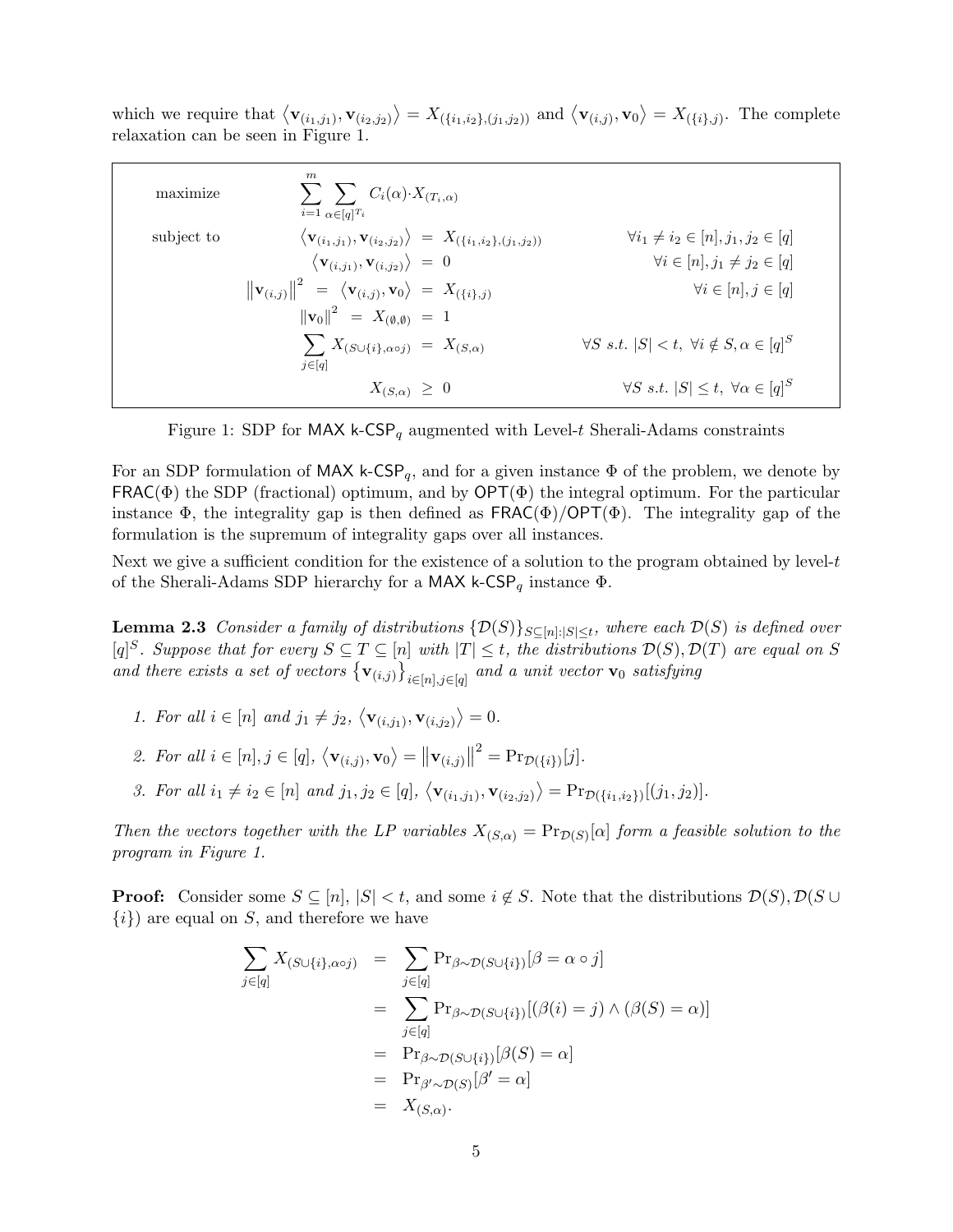The same argument for  $S = \emptyset$  shows that  $X_{(\emptyset,\emptyset)} = 1$ . It is clear that the solution satisfies all the other required conditions by definition, which proves the lemma. L.

#### 2.4 Pairwise Independence and Approximation Resistant Predicates

We say that a distribution  $\mu$  over variables  $x_1, \ldots, x_k$ , is a balanced pairwise independent distribution over  $[q]^k$ , if we have

$$
\forall j \in [q]. \forall i. \Pr_{\mu}[x_i = j] = \frac{1}{q} \text{ and } \forall j_1, j_2 \in [q]. \forall i_1 \neq i_2. \Pr_{\mu}[(x_{i_1} = j_1) \land (x_{i_2} = j_2)] = \frac{1}{q^2}.
$$

A predicate P is called approximation resistant if it is hard to approximate the MAX k-CSP<sub>q</sub>(P) problem better than using a random assignment. Assuming the Unique Games Conjecture, Austrin and Mossel [3] show that a predicate is approximation resistant if it is possible to define a balanced pairwise independent distribution  $\mu$  such that P is always 1 on the support of  $\mu$ .

**Definition 2.4** A predicate  $P : [q]^k \to \{0,1\}$  is called promising, if there exist a distribution supported over a subset of  $P^{-1}(1)$  that is pairwise independent and balanced. If  $\mu$  is such a distribution we say that P is promising supported by  $\mu$ .

# 3 Towards Defining Consistent Distributions

To construct valid solutions for the Sherali-Adams SDP hierarchy, we need to define distributions over every set  $S$  of bounded size as is required by Lemma 2.3. Since we will deal with promising predicates supported by some distribution  $\mu$ , in order to satisfy consistency between distributions we will heavily rely on the fact that  $\mu$  is a balanced pairwise independent distribution.

Consider for simplicity that  $\mu$  is uniform over  $P^{-1}(1)$  (the intuition for the general case is not significantly different). It is instructive to think of  $q = 2$  and the predicate P being k-XOR,  $k \geq 3$ . Observe that the uniform distribution over  $P^{-1}(1)$  is pairwise independent and balanced. A first attempt would be to define for every S, the distribution  $\mathcal{D}(S)$  as the uniform distribution over all consistent assignments of S. We argue that such distributions are in general problematic. This follows from the fact that satisfying assignments are not always extendible. Indeed, consider two constraints  $C_{i_1}, C_{i_2} \in L$  that share a common variable  $j \in R$ . Set  $S_2 = T_{i_1} \cup T_{i_2}$ , and  $S_1 = S_2 \setminus \{j\}$ . Assuming that the support of no other constraint is contained in  $S_2$ , we get that distribution  $\mathcal{D}(S_1)$ maps any variable in  $S_1$  to  $\{0,1\}$  with probability 1/2 independently, but some of these assignments are not even extendible to  $S_2$  meaning that  $\mathcal{D}(S_2)$  will assign them with probability zero.

Thus, to define  $\mathcal{D}(S)$ , we cannot simply sample assignments satisfying all constraints in  $\mathcal{C}(S)$  with probabilities given by  $\mu$ . In fact the above example shows that any attempt to blindly assign a set S with a distribution that is supported on all satisfying assignments for S is bound to fail. At the same time it seems hard to reason about a distribution that uses a totally different concept. To overcome this obstacle, we take a two step approach:

1. For a set S we define a superset  $\overline{S}$  such that  $\overline{S}$  is "global enough" to contain sufficient information, while it also is "local enough" so that  $\mathcal{C}(\overline{S})$  is not too large. We require the property of such sets that if we remove S and  $\mathcal{C}(S)$ , then the remaining graph  $G|_{-\overline{S}}$  still has good expansion. We deal with this in Section 3.1.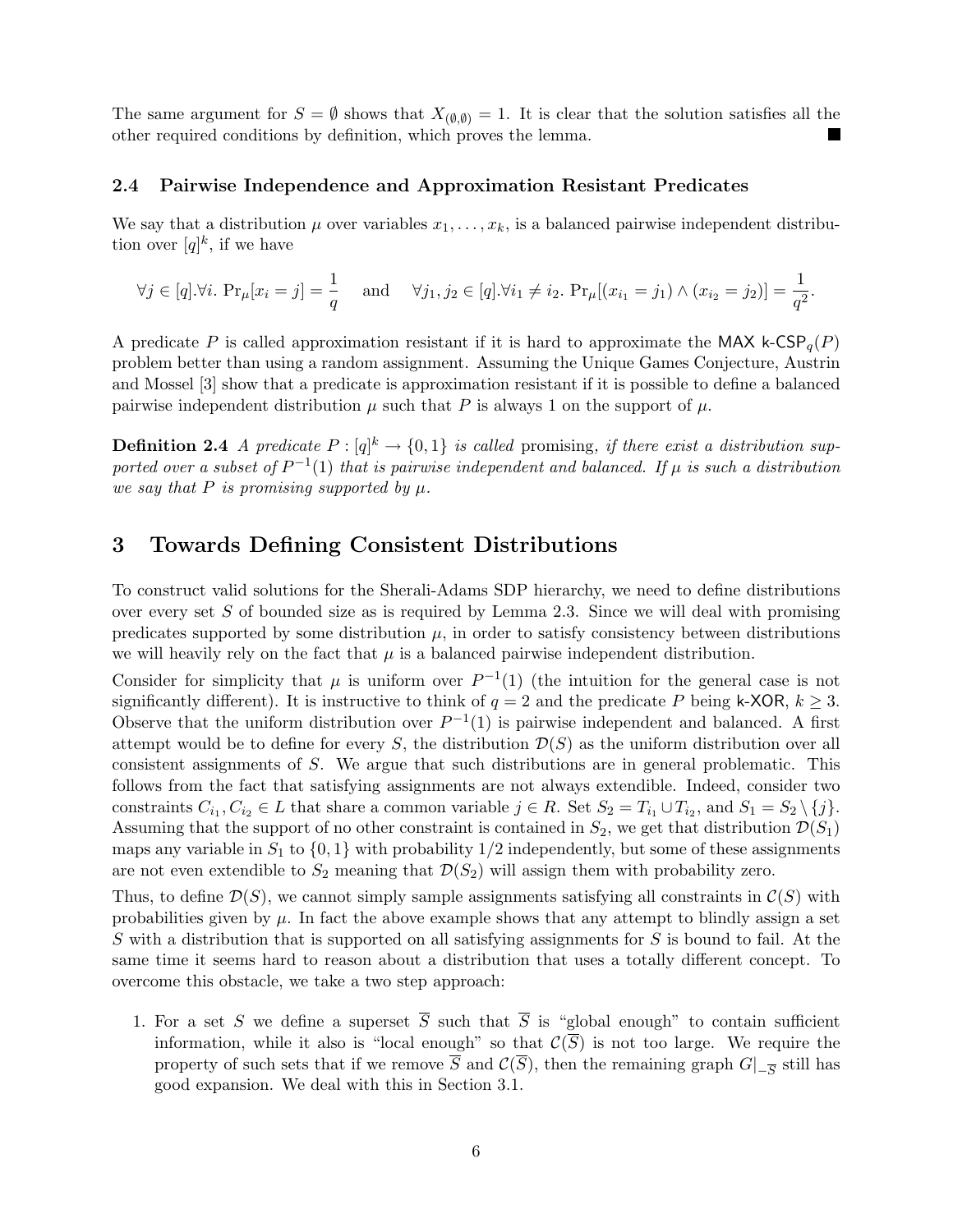2. When  $\mu$  is the uniform distribution over  $P^{-1}(1)$ , the distribution  $\mathcal{D}(S)$  is going to be the uniform distribution over satisfying assignments in  $S$ . In the case that  $\mu$  is not uniform over  $P^{-1}(1)$ , we give a natural generalization to the above uniformity. We show how to define distributions, hich we denote by  $\mathcal{P}_{\mu}(S)$ , such that for  $S_1 \subseteq S_2$ , the distributions  $\mathcal{P}_{\mu}(S_1)$ and  $\mathcal{P}_{\mu}(S_2)$  are guaranteed to be consistent if  $G|_{-S_1}$  has good expansion. This appears in Section 3.2.

We then combine the two techniques and define  $\mathcal{D}(S)$  according to  $\mathcal{P}_{\mu}(\overline{S})$ . This is done in section 4.

#### 3.1 Finding Advice-Sets

We now give an algorithm below to obtain a superset  $\overline{S}$  for a given set S, which we call the advice-set of S. It is inspired by the "expansion correction" procedure in [6].

#### Algorithm Advice

The input is an  $(r, e_1)$  boundary expanding bipartite graph  $G = (L, R, E)$ , some  $e_2 \in (0, e_1)$ , and some  $S \subseteq R$ ,  $|S| < (e_1 - e_2)r$ , with some order  $S = \{x_1, \ldots, x_t\}.$ 

Initially set  $\overline{S} \leftarrow \emptyset$  and  $\xi \leftarrow r$ For  $j = 1, \ldots, |S|$  do  $M_j \leftarrow \emptyset$  $\overline{S} \leftarrow \overline{S} \cup \{x_j\}$ If  $G|_{-\overline{S}}$  is not  $(\xi, e_2)$  boundary expanding then Find a maximal  $M_j \subset L$  in  $G|_{-\overline{S}}$ , such that  $|M_j| \leq \xi$  and  $|\partial M_j| \leq e_2|M_j|$  in  $G|_{-\overline{S}}$  $\overline{S} \leftarrow \overline{S} \cup \Gamma(M_i)$  $\xi \leftarrow \xi - |M_i|$ Return  $\overline{S}$ 

**Theorem 3.1** Algorithm Advice, when ran with inputs  $G, e_1, e_2, r$ , and S, returns  $\overline{S} \subseteq R$  such that (a)  $G|_{-\overline{S}}$  is  $(\xi_S, e_2)$  boundary expanding, (b)  $\xi_S \geq r - \frac{|S|}{e_1 - e_2}$  $\frac{|S|}{e_1-e_2}$ , and  $(c)$   $|\overline{S}| \leq \frac{(2e_1+k-e_2)|S|}{2(e_1-e_2)}$ .

**Proof:** Let  $\xi_S$  be the value of  $\xi$  when the loop terminates. From the bounded size of  $M_i$  and how  $\xi$  changes at each iteration we know that  $\xi$  remains non-negative throughout the execution of the while loop, and in particular  $\xi_s \geq 0$ . Note that at step j, all the neighbors of  $M_j$  are added to the set S so no member of  $M_j$  will be in  $G_{-\overline{S}}$  after the j<sup>th</sup> step. In particular, all the sets  $M_j$  will be disjoint.

In order to prove (a) we will prove the following loop invariant:  $G|_{-\overline{S}}$  is  $(\xi, e_2)$  boundary expanding. Indeed, note that the input graph G is  $(\xi, e_1)$  boundary expanding so the invariant holds at the beginning. At step j consider the set  $\overline{S} \cup \{x_j\}$ , and suppose that  $G_{-(\overline{S}\cup\{x_j\})}$  is not  $(\xi, e_2)$ boundary expanding. We find maximal  $M_j$ ,  $|M_j| \leq \xi$ , such that  $|\partial M_j| \leq e_2|M_j|$ . We claim that  $G_{-(\overline{S}\cup\{x_i\}\cup\Gamma(M_i))}$  is  $(\xi - |M_j|, e_2)$  boundary expanding . Assuming the contrary, there must be  $M' \subset L$  such that  $|M'| \leq \xi - |M_j|$  and  $|\partial M'| \leq e_2|M'|$ . As we mentioned above,  $M_j$  will be disjoint from the left vertices of  $G_{-(\overline{S}\cup\{x_j\}\cup\Gamma(M_j))}$ , and in particular it will be disjoint from M'. Consider then  $M_j \cup M'$  and note that  $|M_j \cup M'| \leq \xi$ . More importantly (right before we added  $\Gamma(M_j)$  to  $\overline{S}$ )  $|\partial(M_j \cup M')| \leq e_2|M_j| + e_2|M'| = e_2|M_j \cup M'|$  contradicting the maximality of  $M_j$ ; (a) follows.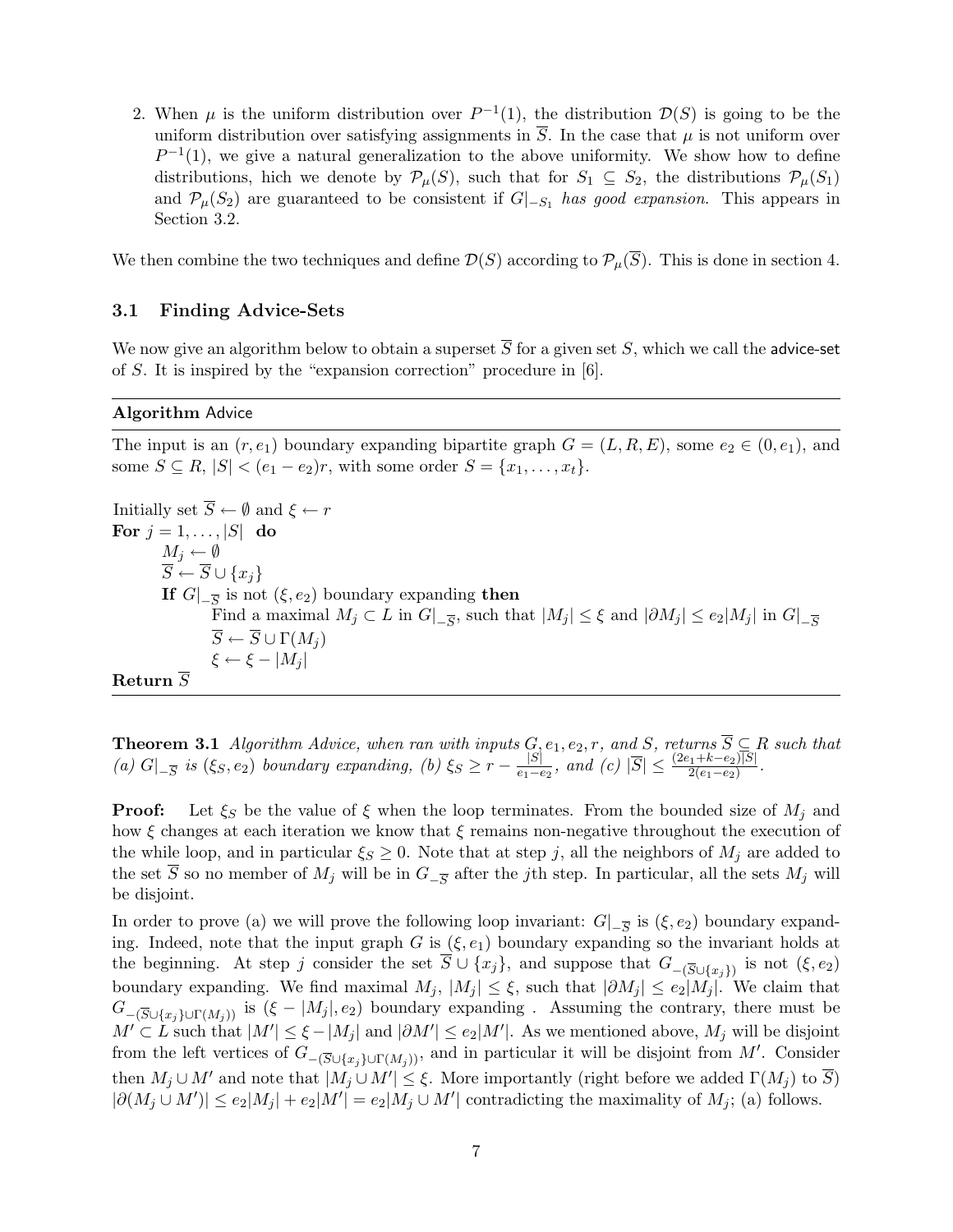To show (b) we consider the set  $M = \bigcup_{j=1}^{t} M_j$  and upperbound and lowerbounds its boundary expansion in G in two different ways. Notice that as we mentioned  $M_j$ 's are disjoint, so  $|M|$  =  $\sum_{j=1}^t |M_j| = r - \xi_S$ . Since G is  $(r, e_1)$  boundary expanding, the set M has at least  $e_1(r - \xi_S)$ boundary neighbors in G. But each member of  $\partial M \backslash S$  is in the boundary of exactly one of the  $M_j$ 's, so it will be counted towards the boundary expansion of  $M_j$  in  $G_{-\overline{S}}$  in the j iteration of the loop (for some j). Given that  $M_j$ 's have boundary expansion at most  $e_2$  we have,

$$
e_1(r - \xi_S) \le |\partial M| \le |S| + \sum_j e_2|M_j| = |S| + e_2(r - \xi_S),
$$

which readily implies (b).

Finally note that  $\overline{S}$  consists of S union the neighbors of all  $M_j$ 's. But given that  $M_j$ 's have boundary expansion  $e_2$  they can not have a big neighbor set. In particular

$$
|\overline{S}| \leq |S| + \sum_{j} \Gamma(M_j) \leq |S| + \frac{e_2 + k}{2} \sum_{j} |M_j| \leq |S| + \frac{(e_2 + k)|S|}{2(e_1 - e_2)} = \frac{(2e_1 + k - e_2)|S|}{2(e_1 - e_2)},
$$

which proves (c).

#### 3.2 Defining the Distributions  $P_\mu(S)$

We now define for every set S, a distribution  $\mathcal{P}_{\mu}(S)$  such that for any  $\alpha \in [q]^S$ ,  $\Pr_{\mathcal{P}_{\mu}(S)}[\alpha] > 0$ only if  $\alpha$  satisfies all the constraints in  $\mathcal{C}(S)$ . For a constraint  $C_i$  with set of inputs  $T_i$ , defined as  $C_i(x_{i_1},\ldots,x_{i_k})\equiv P(x_{i_1}+a_{i_1},\ldots,x_{i_k}+a_{i_k}),$  let  $\mu_i:[q]^{T_i}\to[0,1]$  denote the distribution

$$
\mu_i(x_{i_1},\ldots,x_{i_k})=\mu(x_{i_1}+a_{i_1},\ldots,x_{i_k}+a_{i_k})
$$

so that the support of  $\mu_i$  is contained in  $C_i^{-1}(1)$ . We then define the distribution  $\mathcal{P}_\mu(S)$  by picking each assignment  $\alpha \in [q]^S$  with probability proportional to  $\prod_{C_i \in \mathcal{C}(S)} \mu_i(\alpha(T_i))$ . Formally,

$$
\Pr_{\mathcal{P}_{\mu}(S)}[\alpha] = \frac{1}{Z_S} \cdot \prod_{C_i \in \mathcal{C}(S)} \mu_i(\alpha(T_i)) \tag{1}
$$

where  $\alpha(T_i)$  is the restriction of  $\alpha$  to  $T_i$  and  $Z_S$  is a normalization factor given by

$$
Z_S = \sum_{\alpha \in [q]^S} \prod_{C_i \in \mathcal{C}(S)} \mu_i(\alpha(T_i)).
$$

To understand the distribution, it is easier to think of the special case when  $\mu$  is just the uniform distribution on  $P^{-1}(1)$  (like in the case of MAX k-XOR). Then  $\mathcal{P}_{\mu}(S)$  is simply the uniform distribution on assignments satisfying all the constraints in  $\mathcal{C}(S)$ . When  $\mu$  is not uniform, then the probabilities are weighted by the product of the values  $\mu_i(\alpha(T_i))$  for all the constraints <sup>4</sup>. However, we still have the property that if  $\Pr_{\mathcal{P}_{\mu}(S)}[\alpha] > 0$ , then  $\alpha$  satisfies all the constraints in  $\mathcal{C}(S)$ . In order for the distribution  $\mathcal{P}_{\mu}(S)$  to be well defined, we need to ensure that  $Z_S > 0$ . The following lemma shows how to calculate  $Z<sub>S</sub>$  if G is sufficiently expanding, and simultaneously proves that if

 $S_1 \subseteq S_2$ , and if  $G|_{-S_1}$  is sufficiently expanding, then  $\mathcal{P}_\mu(S_1)$  is consistent with  $\mathcal{P}_\mu(S_2)$  over  $S_1$ .

<sup>&</sup>lt;sup>4</sup>Note however that  $\mathcal{P}_{\mu}(S)$  is not a product distribution because different constraints in  $\mathcal{C}(S)$  may share variables.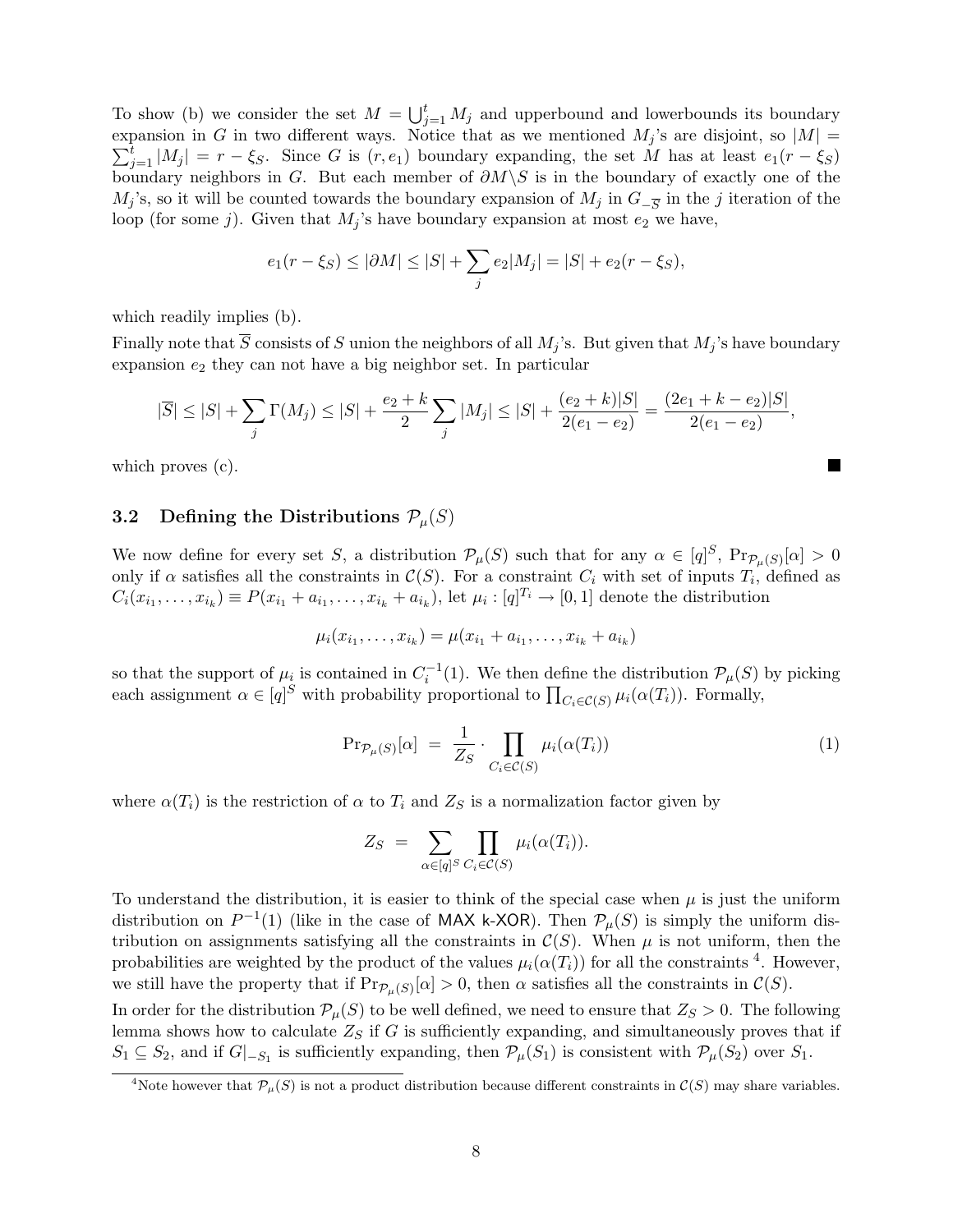**Lemma 3.2** Let  $\Phi$  be a MAX k-CSP(P) instance as above and  $S_1 \subseteq S_2$  be two sets of variables such that both G and  $G|_{-S_1}$  are  $(r, k-3+\delta)$  boundary expanding for some  $\delta > 0$  and  $|\mathcal{C}(S_2)| \leq r$ . Then  $Z_{S_2} = q^{|S_2|}/q^{k|\mathcal{C}(S_2)|}$ , and for any  $\alpha_1 \in [q]^{S_1}$ 

$$
\sum_{\substack{\alpha_2 \in [q]^{\mathcal{S}_2} \\ \alpha_2(S_1) = \alpha_1}} \Pr_{\mathcal{P}_\mu(S_2)}[\alpha_2] = \Pr_{\mathcal{P}_\mu(S_1)}[\alpha_1]. \tag{2}
$$

**Proof:** Let  $\mathcal{C} = \mathcal{C}(S_2) \setminus \mathcal{C}(S_1)$  be the set of t constraints dominated by  $S_2$  but not  $S_1$ . Without loss of generality let  $C = \{C_1, \ldots, C_t\}$  with  $C_i$  being on the set of variables  $T_i$  some of which might be set by  $\alpha_1$ . Note that any  $\alpha_2$  consistent with  $\alpha_1$  can be written as  $\alpha_1 \circ \alpha$  for some  $\alpha \in [q]^{S_2 \setminus S_1}$ . We will show a way to calculate a sum similar to the left hand side of  $(2)$ . Note that these calculations are meaningful even if  $Z_{S_1}$  or  $Z_{S_2}$  are zero, in which case both sides are simply zero. Taking  $S_1 = \emptyset$ will then give us the value of  $Z_{S_2}$ .

$$
Z_{S_2} \cdot \sum_{\alpha_2 \in [q]^{S_2} \atop \alpha_2(S_1) = \alpha_1} \Pr_{\mathcal{P}_{\mu}(S_2)}[\alpha_2] = \sum_{\alpha \in [q]^{S_2 \setminus S_1}} \prod_{C_i \in \mathcal{C}(S_2)} \mu_i((\alpha_1 \circ \alpha)(T_i))
$$
  
= 
$$
\left(\prod_{C_i \in \mathcal{C}(S_1)} \mu_i(\alpha_1(T_i))\right) \sum_{\alpha \in [q]^{S_2 \setminus S_1}} \prod_{j=1}^t \mu_j((\alpha_1 \circ \alpha)(T_j))
$$
  
= 
$$
(Z_{S_1} \cdot \Pr_{\mathcal{P}_{\mu}(S_1)}[\alpha_1]) \sum_{\alpha \in [q]^{S_2 \setminus S_1}} \prod_{j=1}^t \mu_j((\alpha_1 \circ \alpha)(T_j))
$$

The following claim lets us calculate this last sum conveniently using the expansion of  $G|_{-S_1}$ .

**Claim 3.3** Let C be as above. Then there exists an ordering  $C_{i_1}, \ldots, C_{i_t}$  of constraints in C and a partition of  $S_2 \setminus S_1$  into sets of variables  $F_1, \ldots, F_t$  and  $F_{t+1}$  such that for all  $j \leq t$ ,  $F_j \subseteq T_{i_j}$ ,  $|F_j| \geq k-2$ , and

$$
\forall j \ F_j \cap (\cup_{l > j} T_{i_l}) = \emptyset.
$$

**Proof:** (of Claim 3.3) We build the sets  $F_j$  inductively using the fact that  $G|_{-S_1}$  is  $(r, k-3+\delta)$ boundary expanding.

Start with the set of constraints  $C_1 = C$ . Since  $|C_1| = |C(S_2) \setminus C(S_1)| \leq r$ ,  $C_1$  should be expanding in  $G_{-S_1}$  i.e.  $|\partial(\mathcal{C}_1) \setminus S_1| \geq (k-3+\delta)|\mathcal{C}_1|$ . Hence, there exists  $C_j \in \mathcal{C}_1$  contributing at least  $k-2$ variables to the boundary of  $\mathcal{C}_1$ , i.e.  $|T_j \cap (\partial(\mathcal{C}_1) \setminus S_1)| \geq k-2$ . Let  $T_j \cap (\partial(\mathcal{C}_1) \setminus S_1) = F_1$  and  $i_1 = j$ . We then take  $C_2 = C_1 \setminus \{C_{i_1}\}\$ and continue in the same way. What is left from  $S_2 \setminus S_1$  after the last step will be  $F_{t+1}$ .

Since at every step, we have  $F_j \subseteq \partial(\mathcal{C}_j) \setminus S_1$ , and for all  $l > j$   $\mathcal{C}_l \subseteq \mathcal{C}_j$ ,  $F_j$  shares no variables with  $\Gamma(\mathcal{C}_l)$  for  $l > j$ . Hence, we get  $F_j \cap (\cup_{l>j} T_{i_l}) = \emptyset$  as claimed. 

Using this decomposition, we can reorder the sum and split it as,

$$
\sum_{\alpha \in [q]^{S_2 \setminus S_1}} \prod_{j=1}^t \mu_j(\alpha_1 \circ \alpha(T_j)) = \sum_{\beta_{t+1} \in [q]^{F_{t+1}}} \sum_{\beta_t \in [q]^{F_t}} \mu_{i_t} \sum_{\beta_t \in [q]^{F_{t-1}}} \mu_{i_{t-1}} \cdots \sum_{\beta_2 \in [q]^{F_2}} \mu_{i_2} \sum_{\beta_1 \in [q]^{F_1}} \mu_{i_1}
$$

where the input to each  $\mu_{i_j}$  depends on  $\alpha_1$  and  $\beta_j, \ldots, \beta_{t+1}$  but not on  $\beta_1, \ldots, \beta_{j-1}$ .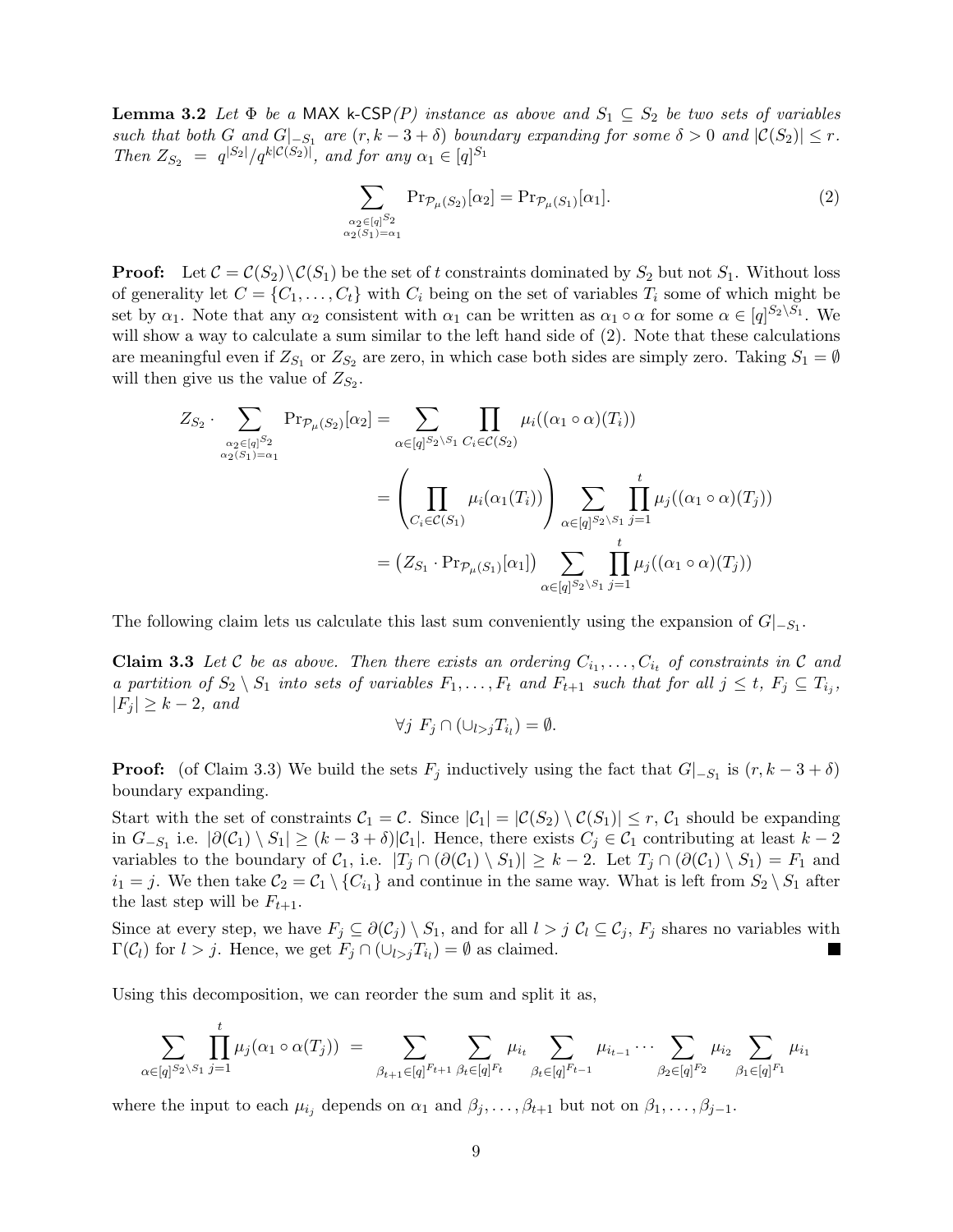We now reduce the expression from right to left. Since  $F_1$  contains at least  $k-2$  variables and  $\mu_{i_1}$ is a balanced pairwise independent distribution,

$$
\sum_{\beta_1 \in [q]^{F_1}} \mu_{i_1} = \Pr_{\mu} [(\alpha_1 \circ \beta_2 \dots \circ \beta_t)(T_{i_1} \setminus F_1)] = \frac{1}{q^{k-|F_1|}}
$$

irrespective of the values assigned by  $\alpha_1 \circ \beta_2 \circ \ldots \circ \beta_t$  to the remaining (at most 2) variables in  $T_{i_1} \setminus F_1$ . Continuing in this fashion from right to left, we get that

$$
\sum_{\alpha \in [q]^{S_2 \setminus S_1}} \prod_{j=1}^t \mu_{i_j}((\alpha_1 \circ \alpha)(T_{i_j})) = \frac{1}{q^{kt - \sum_{j=1}^{t+1} |F_j|}} = q^{|S_2 \setminus S_1| - k| \mathcal{C}(S_2) \setminus \mathcal{C}(S_1)|}
$$

Hence, we get that

$$
Z_{S_2} \cdot \sum_{\substack{\alpha_2 \in [q]^{S_2} \\ \alpha_2(S_1) = \alpha_1}} \Pr_{\mathcal{P}_{\mu}(S_2)}[\alpha_2] = \left(Z_{S_1} \cdot \frac{q^{|S_2 \setminus S_1|}}{q^{k|\mathcal{C}(S_2) \setminus \mathcal{C}(S_1)|}}\right) \Pr_{\mathcal{P}_{\mu}(S_1)}[\alpha_1].
$$
\n(3)

Now, since we know that G is  $(r, k+3-\delta)$ -boundary expanding, we can replace  $S_1$  by  $\emptyset$  in the above calculation to get,

$$
Z_{S_2} = \sum_{\alpha \in [q]^{S_2}} \prod_{C_i \in \mathcal{C}(S_2)} \mu_i((\alpha_1 \circ \alpha)(T_i)) = q^{|S_2| - k|\mathcal{C}(S_2)|},
$$

as we wanted. Plugging in the value of  $Z_{S_2}$  and  $Z_{S_1}$  into (3) will show that,

$$
\sum_{\substack{\alpha_2 \in [q]^{S_2} \\ \alpha_2(S_1) = \alpha_1}} \Pr_{\mathcal{P}_{\mu}(S_2)}[\alpha_2] = \Pr_{\mathcal{P}_{\mu}(S_1)}[\alpha_1],
$$

which proves the lemma.

We are now almost ready to describe our Sherali-Adams SDP solution. The only other property of  $\mathcal{P}_{\mu}(S)$  that we need to show is that it is pairwise-independent and balanced.

Claim 3.4 Let G be a  $(r, k - 3 + \epsilon)$ -boundary expanding constraint graph, with  $\epsilon > 2/3$  in which no two constraints share more than one variable. Then for any  $S \subset L$ ,  $|S| \leq r$ , the distribution  $\mathcal{P}_{\mu}(S)$  is a pairwise-independent and balanced distribution. That is, for all  $i_1, i_2 \in S$ ,  $j_1, j_2 \in [q]$ ,

$$
\Pr_{\alpha \sim \mathcal{P}_{\mu}(S)} [\alpha_{i_1} = j_1] = 1/q, \qquad \Pr_{\alpha \sim \mathcal{P}_{\mu}(S)} [(\alpha_{i_1} = j_1) \wedge (\alpha_{i_2} = j_2)] = 1/q^2.
$$

**Proof:** Let S be a subset of the variables,  $i, j \in S$  and  $\epsilon' = \min(1, \epsilon - 2/3)$ . We will first show that  $G_{-\{i,j\}}$  is  $(r, k-3+\epsilon')$  boundary expanding.

Let C be a set of constraints with  $|\mathcal{C}| \leq r$ . When  $|\mathcal{C}| = 1$ , C has k boundary neighbors in G and hence at least  $k - 2 \ge (k - 3 + \epsilon') |\mathcal{C}|$  boundary neighbors in  $G|_{\{-i,j\}}$ . When  $|\mathcal{C}| = 2$ , the number of boundary neighbors in G must be at least  $2k-2$  since the two constraints in C can share at most one variable. It follows that  $|\partial \mathcal{C}|$  is at least  $2k - 2 - 2 \ge (k - 3 + \epsilon')|\mathcal{C}|$  in  $G|_{-\{i,j\}}$ .

Finally, when  $3 \leq |\mathcal{C}| \leq r$ , we get that the size of  $|\partial \mathcal{C}|$  in  $G|_{-\{i,j\}}$  is at least  $(k-3+\epsilon)|\mathcal{C}|-2$  as G is  $(r, k-3+\epsilon)$  boundary expanding. This proves the claim as  $(k-3+\epsilon)|\mathcal{C}|-2 = (k-3+\epsilon-2/|\mathcal{C}|)|\mathcal{C}| \ge$  $(k-3+\epsilon')|\mathcal{C}|.$ 

It follows from applying Lemma 3.3 with  $S_2 = S$  and  $S_1 = \{i, j\}$  that  $\mathcal{P}_\mu(S)$  agrees with  $\mathcal{P}_\mu(\{i, j\})$ on the set  $\{i, j\}$ . Now note that for  $k = 2$  the only promising predicate is the one accepting everything for which the theorem is trivial, so one can assume that  $k > 2$  and  $C({i, j})$  is empty. It follows that  $\mathcal{P}_{\mu}(\{i,j\})$  is the uniform distribution on  $[q]$ <sup>{i,j}</sup> which completes the proof. п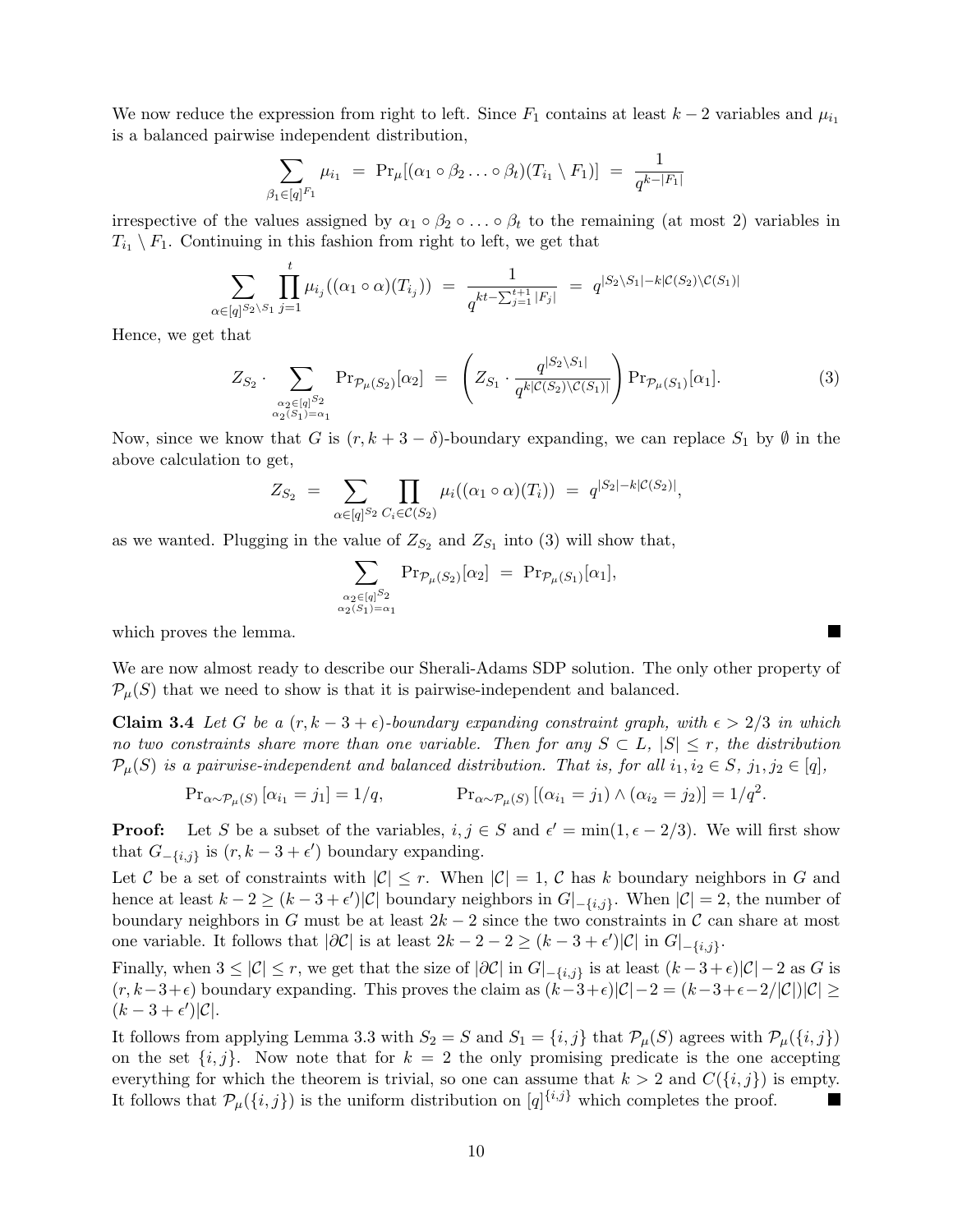# 4 Constructing the Integrality Gap

We now show how to construct integrality gaps using the ideas in the previous section. For a given promising predicate P, our integrality gap instance will be a random instance  $\Phi$  of the MAX k- $CSP<sub>q</sub>(P)$  problem, conditioned on no two constraints sharing more than one variable. To generate a random instance with m constraints, for every constraint  $C_i$ , we randomly select a k-tuple of distinct variables  $T_i = \{x_{i_1}, \ldots, x_{i_k}\}\$ and  $a_{i_1}, \ldots, a_{i_k} \in [q]$ , and put  $C_i \equiv P(x_{i_1} + a_{i_1}, \ldots, x_{i_k} + a_{i_k})$ . It is well known and used in various works on integrality gaps and proof complexity (e.g. [6], [1], [25] and [24]), that random instances of CSPs are both highly unsatisfiable and highly expanding. We capture the properties we need in the lemma below. The proof uses standard arguments and can be found in the Appendix.

**Lemma 4.1** Let  $\epsilon, \delta > 0$  and a predicate  $P : [q]^k \to \{0,1\}$  be given. Then there exist  $\gamma =$  $O(q^k \log q/\epsilon^2)$ ,  $\eta = \Omega((1/\gamma)^{10/\delta})$  and  $N \in \mathbb{N}$ , such that if  $n \geq N$  and  $\Phi$  is a random instance of MAX k-CSP(P) with  $m = \gamma n$  constraints, then with probability  $\exp(-O(k^4 \gamma^2))$ 

- 1. OPT $(\Phi) \leq \frac{|P^{-1}(1)|}{\sigma_k^k}$  $\frac{1}{q^k} (1 + \epsilon) \cdot m$ .
- 2. For any set C of constraints with  $|\mathcal{C}| \le \eta n$ , we have  $|\partial(\mathcal{C})| \ge (k-2-\delta)|\mathcal{C}|$ .
- 3. No two constraints in Φ share more than one variable.

Let  $\Phi$  be an instance of MAX k-CSP<sub>q</sub> on n variables for which  $G_{\Phi}$  is  $(\eta n, k - 2 - \delta)$  boundary expanding for some  $\delta < 1/4$ , as in Lemma 4.1. For such a  $\Phi$ , we now define the distributions  $\mathcal{D}(S)$ . In the rest of this chapter we assume  $k \geq 3$  as for  $k = 2$  the only promising predicate is the one satisfying all assignments for which the theorem is trivial.

For a set S of size at most  $t = \eta n/6k$ , let  $\overline{S}$  be subset of variables output by the algorithm Advice when run with input S and parameters  $r = \eta n, e_1 = (k - 2 - \delta), e_2 = (k - 8/3 - \delta)$  on the graph  $G_{\Phi}$ . Theorem 3.1 shows that

$$
|\overline{S}| \le (2k - 4 - 2\delta + k - k + 8/3 + \delta)|S|/(4/3) = (6k - 4 - 3\delta)|S|/4 \le \eta n/4,
$$

and also,

$$
\xi_S \ge \eta n - |S|/(2/3) = \eta n - \eta n/4k > 3\eta n/4.
$$

We then use (1) to define the distribution  $\mathcal{D}(S)$  for sets S of size at most  $\eta n/6k$  as

$$
\mathrm{Pr}_{\mathcal{D}(S)}[\alpha] \quad = \quad \sum_{\substack{\beta \in [q]^{\overline{S}} \\ \beta(S) = \alpha}} \mathrm{Pr}_{\mathcal{P}_{\mu}(\overline{S})}[\beta].
$$

Using the properties of the distributions  $\mathcal{P}_{\mu}(\overline{S})$ , we can now prove that the distributions  $\mathcal{D}(S)$  are consistent.

**Claim 4.2** Let the distributions  $\mathcal{D}(S)$  be defined as above. Then for any two sets  $S_1 \subseteq S_2 \subseteq [n]$ with  $|S_2| \le t = \eta n/6k$ , the distributions  $\mathcal{D}(S_1), \mathcal{D}(S_2)$  are equal on  $S_1$ .

**Proof:** The distributions  $\mathcal{D}(S_1)$ ,  $\mathcal{D}(S_2)$  are defined according to  $\mathcal{P}_{\mu}(\overline{S}_1)$  and  $\mathcal{P}_{\mu}(\overline{S}_2)$  respectively. To prove the claim, we show that  $\mathcal{P}_{\mu}(\overline{S}_1)$  and  $\mathcal{P}_{\mu}(\overline{S}_2)$  are equal to the distribution  $\mathcal{P}_{\mu}(\overline{S}_1 \cup \overline{S}_2)$  on  $\overline{S}_1$ ,  $\overline{S}_2$  respectively (note that it need not be the case that  $\overline{S}_1 \subseteq \overline{S}_2$ ).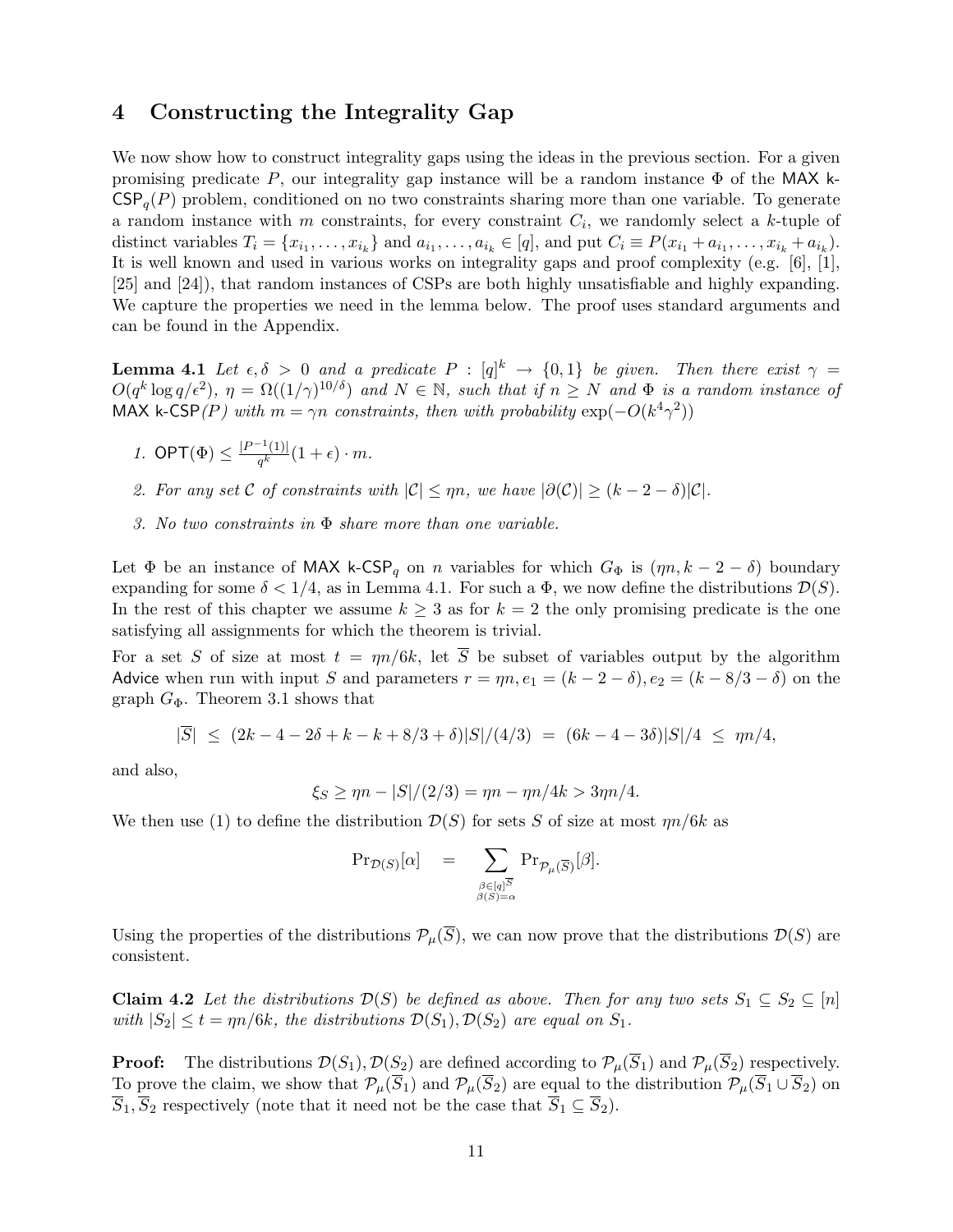Let  $S_3 = \overline{S}_1 \cup \overline{S}_2$ . Since  $|\overline{S}_1|, |\overline{S}_2| \le \eta n/4$ , we have  $|S_3| \le \eta n/2$ . We will first show that  $|\mathcal{C}(S_3)| \le$  $3\eta n/4$ . Assume to the contrary, and let C be any subset of  $\mathcal{C}(S_3)$  of size  $3\eta n/4$ . Given that  $k \geq 3$ and  $\delta < 1/4$  we have would have the following bound on the boundary of C,

$$
|\partial \mathcal{C}|/|C| \le |\Gamma(\mathcal{C})|/|C| \le |S_3|/|C| \le (1/2)/(3/4) = 2/3 < k - 2 - \delta,
$$

which would contradict boundary expansion of G.

Now, by Theorem 3.1, we know that both  $G|_{-\overline{S}_1}$  and  $G|_{-\overline{S}_2}$  are  $(3\eta n/4, k - 8/3 - \delta)$  boundary expanding. Thus, using Lemma 3.2 for the pairs  $\overline{S}_1 \subseteq S_3$  and  $\overline{S}_2 \subseteq S_3$ , we get that

$$
\begin{array}{ll} \Pr_{\mathcal{D}(S_1)}[\alpha_1] & = \sum_{\beta_1 \in [q]^{\overline{S}_1} \atop \beta_1(S_1) = \alpha_1} \Pr_{\mathcal{P}_{\mu}(\overline{S}_1)}[\beta_1] = \sum_{\beta_3 \in [q]^{\overline{S}_3} \atop \beta_3(S_1) = \alpha_1} \Pr_{\mathcal{P}_{\mu}(S_3)}[\beta_3] \\ & = \sum_{\beta_2 \in [q]^{\overline{S}_2} \atop \beta_2(S_1) = \alpha_1} \Pr_{\mathcal{P}_{\mu}(\overline{S}_2)}[\beta_2] = \sum_{\alpha_2 \in [q]^{\overline{S}_2} \atop \alpha_2(S_1) = \alpha_1} \Pr_{\mathcal{D}(S_2)}[\alpha_2] \end{array}
$$

 $\mathcal{L}$ 

which shows that  $\mathcal{D}(S_1)$  and  $\mathcal{D}(S_2)$  are equal on  $S_1$ .

It is now easy to prove the main result.

**Theorem 4.3** Let  $P : [q]^k \to \{0,1\}$  be a promising predicate. Then for every constant  $\zeta > 0$ , there exist  $c = c(q, k, \zeta)$ , such that for large enough n, the integrality gap of MAX k-CSP(P) for the program obtained by cn levels of the Sherali-Adams SDP hierarchy is at least  $\frac{q^k}{1-\epsilon}$  $\frac{q}{|P^{-1}(1)|} - \zeta.$ 

**Proof:** We take  $\epsilon = \zeta/q^k$ ,  $\delta = 1/4$  and consider a random instance  $\Phi$  of MAX k-CSP(P) with  $m = \gamma n$  as given by Lemma 4.1. Thus,  $\mathsf{OPT}(\Phi) \leq \frac{|P^{-1}(1)|}{\sigma^k}$  $\frac{1}{q^k} (1 + \epsilon) \cdot m.$ 

On the other hand, by Claim 4.2 we can define distributions  $\mathcal{D}(S)$  over every set of at most  $\eta n/6k$ variables such that for  $S_1 \subseteq S_2$ ,  $\mathcal{D}(S_1)$  and  $\mathcal{D}(S_2)$  are consistent over  $S_1$ . Also, Claim 3.4 implies that  $\mathcal{P}_{\mu}(S)$  hence  $\mathcal{D}(S)$  is pairwise-independent and balanced for any S. We can now construct the SDP vectors with inner products agreeing with the probabilities according to the distributions  $\mathcal{D}(S) = \mathcal{P}_{\mu}(S)$  for an instance satisfying the above property using the following simple fact.

**Claim 4.4** There exists vectors  $\{v_{(i,j)}\}_{i\in[n],j\in[q]}$  and  $v_0$  satisfying:

- 1. For all  $i \in [n]$  and  $j_1 \neq j_2$ ,  $\langle \mathbf{v}_{(i,j_1)}, \mathbf{v}_{(i,j_2)} \rangle = 0$ .
- 2. For all  $i \in [n], j \in [q], \langle \mathbf{v}_{(i,j)}, \mathbf{v}_0 \rangle = ||\mathbf{v}_{(i,j)}||^2 = 1/q.$
- 3. For all  $i_1 \neq i_2 \in [n]$  and  $j_1, j_2 \in [q]$ ,  $\langle \mathbf{v}_{(i_1,j_1)}, \mathbf{v}_{(i_2,j_2)} \rangle = 1/q^2$ .

**Proof:** Let  $e_1, \ldots, e_n$  be an orthonormal basis for  $\mathbb{R}^n$  and  $\mathbf{u}_0, \ldots, \mathbf{u}_{q-1}$  be vertices of a  $q-1$ dimensional simplex satisfying  $\langle \mathbf{u}_{j_1}, \mathbf{u}_{j_2} \rangle = -1/(q-1)$  when  $j_1 \neq j_2$  and 1 otherwise. Let  $\mathbf{v}_0 \in$  $\mathbb{R}^{n(q-1)+1}$  be a unit vector such that  $\langle \mathbf{v}_0, \mathbf{e}_i \otimes \mathbf{u}_j \rangle = 0$  for all  $i \in [n]$  and  $j \in [q]$ . We then define  **as** √

$$
\mathbf{v}_{(i,j)} \quad := \quad \frac{1}{q}\mathbf{v}_0 + \frac{\sqrt{q-1}}{q}(\mathbf{e}_i \otimes \mathbf{u}_j)
$$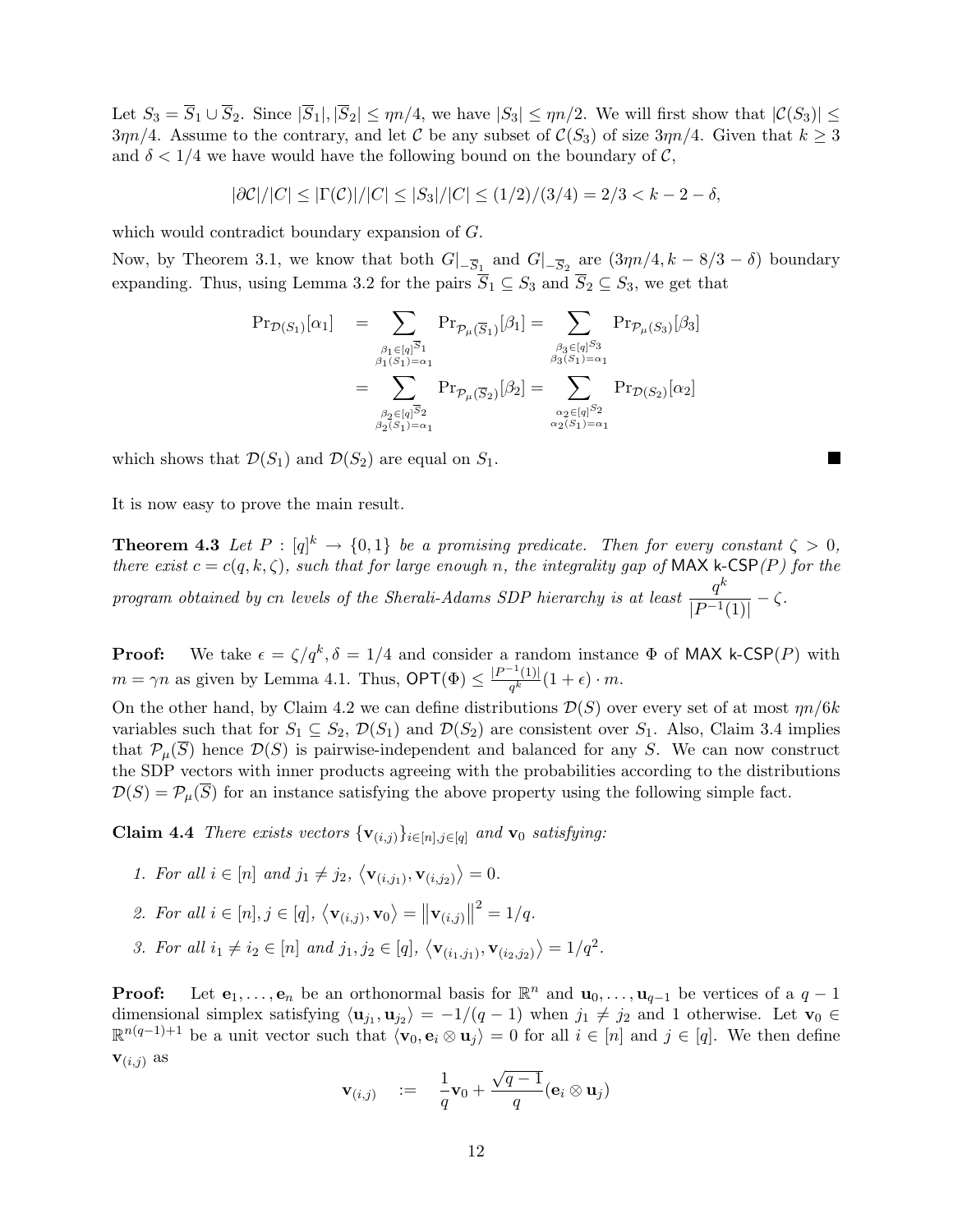It is easy to check that  $\langle \mathbf{v}_0, \mathbf{v}_{(i_1,j_1)} \rangle = 1/q$  and  $\langle \mathbf{v}_{(i_1,j_1)}, \mathbf{v}_{(i_2,j_2)} \rangle = 1/q^2$  for all  $i_1 \neq i_2 \in [n]$  and  $j_1, j_2 \in [q]$ . Also, for  $j_1 \neq j_2$ 

$$
\langle \mathbf{v}_{(i,j_1)}, \mathbf{v}_{(i,j_2)} \rangle = \frac{1}{q^2} + \frac{q-1}{q^2} \cdot \left( \frac{-1}{q-1} \right) = 0
$$

 $\blacksquare$ 

 $\mathcal{L}$ 

which proves the claim.

By Lemma 2.3 this gives a feasible solution to the SDP obtained by  $\eta n/6k$  levels. Also, by definition of  $\mathcal{D}(S)$ , we have that  $\Pr_{\mathcal{D}(S)}[\alpha] > 0$  only if  $\alpha$  satisfies all constraints in  $\mathcal{C}(\overline{S}) \supseteq \mathcal{C}(S)$ . Hence, the value of  $FRAC(\Phi)$  is given by

$$
\sum_{i=1}^{m} \sum_{\alpha \in [q]^{T_i}} C_i(\alpha) X_{(T_i,\alpha)} = \sum_{i=1}^{m} \sum_{\alpha \in [q]^{T_i}} C_i(\alpha) \Pr_{\mathcal{D}(T_i)}[\alpha] = \sum_{i=1}^{m} \sum_{\alpha \in [q]^{T_i}} \Pr_{\mathcal{D}(T_i)}[\alpha] = m.
$$

Thus, the integrality gap after  $\eta n/6k$  levels is at least

$$
\frac{\mathsf{FRAC}(\Phi)}{\mathsf{OPT}(\Phi)} = \frac{q^k}{|P^{-1}(1)|(1+\epsilon)} \ge \frac{q^k}{|P^{-1}(1)|} - \zeta.
$$

## References

- [1] Mikhail Alekhnovich, Sanjeev Arora, and Iannis Tourlakis. Towards strong nonapproximability results in the Lovász-Schrijver hierarchy. In *STOC '05: Proceedings of the thirty-seventh annual* ACM symposium on Theory of computing, pages 294–303, New York, NY, USA, 2005. ACM.
- [2] Sanjeev Arora, Béla Bollobás, László Lovász, and Iannis Tourlakis. Proving integrality gaps without knowing the linear program. Theory of Computing,  $2(2):19-51$ , 2006.
- [3] Per Austrin and Elchanan Mossel. Approximation Resistant Predicates from Pairwise Independence. Computational Complexity, 18(2):249–271, 2009.
- [4] Mohammad Hossein Bateni, Moses Charikar, and Venkatesan Guruswami. MaxMin allocation via degree lower-bounded arborescences. In STOC '09: Proceedings of the 41st annual ACM symposium on Theory of computing, pages 543–552, New York, NY, USA, 2009. ACM.
- [5] Aditya Bhaskara, Moses Charikar, Eden Chlamtac, Uriel Feige, and Aravindan Vijayaraghavan. Detecting high log-densities - an  $O(n^{1/4})$  approximation for densest k-subgraph. In STOC'2010. ACM Press, 2010.
- [6] Joshua Buresh-Oppenheim, Nicola Galesi, Shlomo Hoory, Avner Magen, and Toniann Pitassi. Rank bounds and integrality gaps for cutting planes procedures. Theory of Computing, 2(4):65– 90, 2006.
- [7] Moses Charikar, Konstantin Makarychev, and Yury Makarychev. Integrality gaps for Sherali-Adams relaxations. In *STOC '09: Proceedings of the 41st annual ACM symposium on Theory* of computing, pages 283–292, New York, NY, USA, 2009. ACM.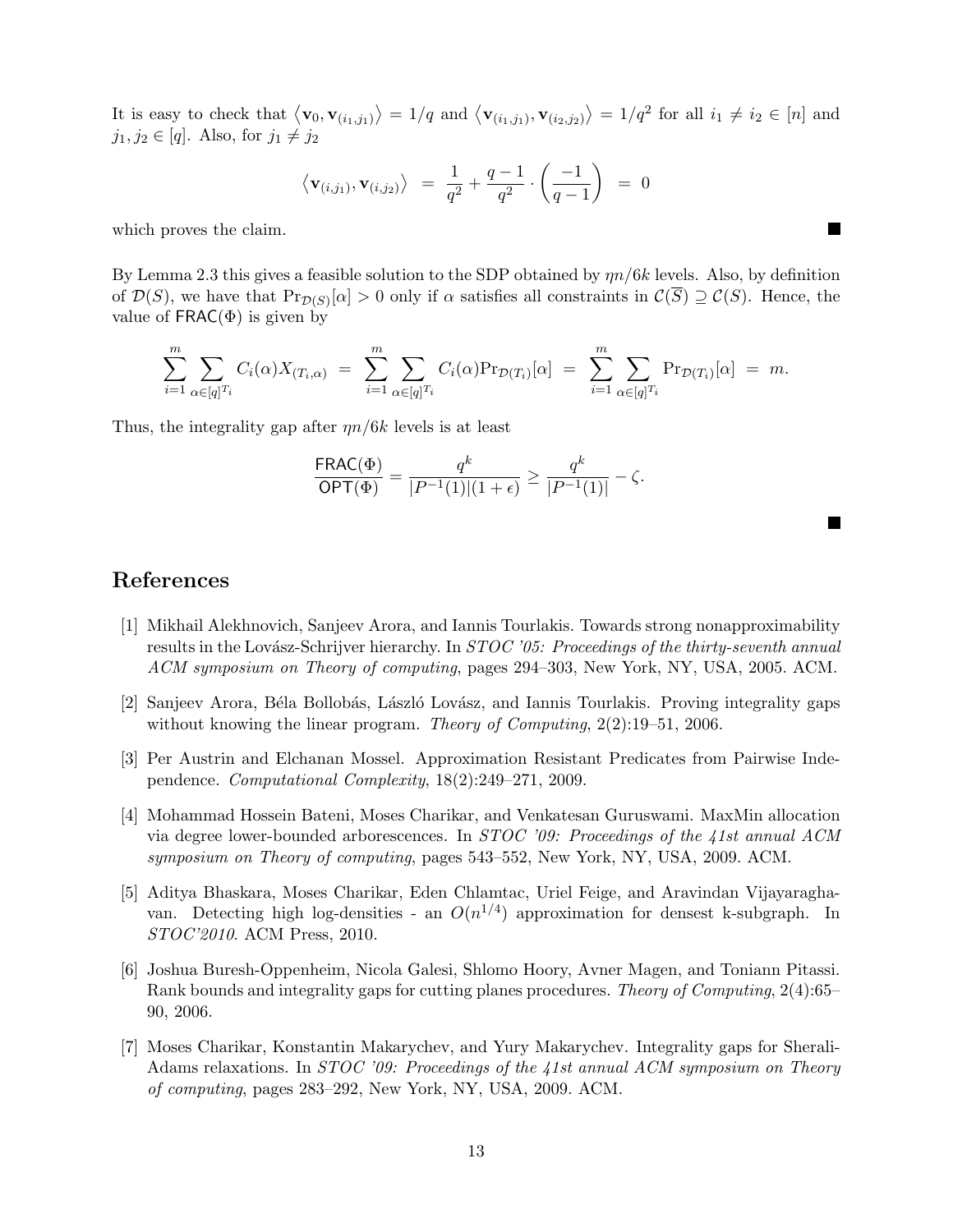- [8] Eden Chlamtac. Approximation algorithms using hierarchies of semidefinite programming relaxations. In FOCS: IEEE Symposium on Foundations of Computer Science (FOCS), pages 691–701, 2007.
- [9] Eden Chlamtac and Gyanit Singh. Improved approximation guarantees through higher levels of SDP hierarchies. In Workshop on Approximation Algorithms for Combinatorial Optimization Problems (APPROX) 2008, 2008.
- [10] Lars Engebretsen and Jonas Holmerin. More efficient queries in PCPs for NP and improved approximation hardness of maximum CSP. In STACS 2005, 22nd Annual Symposium on Theoretical Aspects of Computer Science, Stuttgart, Germany, February 24-26, 2005, Proceedings. Springer, 2005.
- [11] Uriel Feige and Robert Krauthgamer. The probable value of the Lovász-Schrijver relaxations for maximum independent set. SICOMP: SIAM Journal on Computing, 32(2):345–370, 2003.
- [12] Wenceslas Fern´andez de la Vega and Claire Kenyon-Mathieu. Linear programming relaxations of maxcut. In SODA '07: Proceedings of the eighteenth annual ACM-SIAM symposium on Discrete algorithms, pages 53–61, Philadelphia, PA, USA, 2007. Society for Industrial and Applied Mathematics.
- [13] Konstantinos Georgiou, Avner Magen, Toniann Pitassi, and Iannis Tourlakis. Integrality gaps of 2−o(1) for Vertex Cover SDPs in the Lovász-Schrijver hierarchy. In Proceedings of the 47th IEEE Symposium on Foundations of Computer Science, pages 702–712, 2007.
- [14] Venkatesan Guruswami and Prasad Raghavendra. Constraint satisfaction over a non-boolean domain: Approximation algorithms and unique-games hardness. In 11th International Workshop, APPROX 2008, Boston, MA, USA, August 25-27, 2008. Proceedings. Springer, 2008.
- [15] Jean B. Lasserre. An explicit exact SDP relaxation for nonlinear 0-1 programs. In Integer programming and combinatorial optimization (Utrecht, 2001), volume 2081 of Lecture Notes in Comput. Sci., pages 293–303. Springer, Berlin, 2001.
- [16] Monique Laurent. A comparison of the Sherali-Adams, Lovász-Schrijver, and Lasserre relaxations for 0-1 programming. Math. Oper. Res., 28(3):470–496, 2003.
- [17] László Lovász and Alexander Schrijver. Cones of matrices and set-functions and 0-1 optimization. SIAM Journal on Optimization, 1(2):166–190, May 1991.
- [18] Avner Magen and Mohammad Moharrami. Robust algorithms for maximum independent set on minor-free graphs based on the Sherali-Adams hierarchy. In APPROX '09 / RANDOM '09: Proceedings of the 12th International Workshop and 13th International Workshop on Approximation, Randomization, and Combinatorial Optimization. Algorithms and Techniques, pages 258–271, Berlin, Heidelberg, 2009. Springer-Verlag.
- [19] Claire Mathieu and Alistair Sinclair. Sherali-Adams relaxations of the matching polytope. In STOC '09: Proceedings of the 41st annual ACM symposium on Theory of computing, pages 293–302, New York, NY, USA, 2009. ACM.
- [20] Prasad Raghavendra and David Steurer. Integrality gaps for strong sdp relaxations of unique games. In FOCS: IEEE Symposium on Foundations of Computer Science (FOCS). IEEE Computer Society, 2009.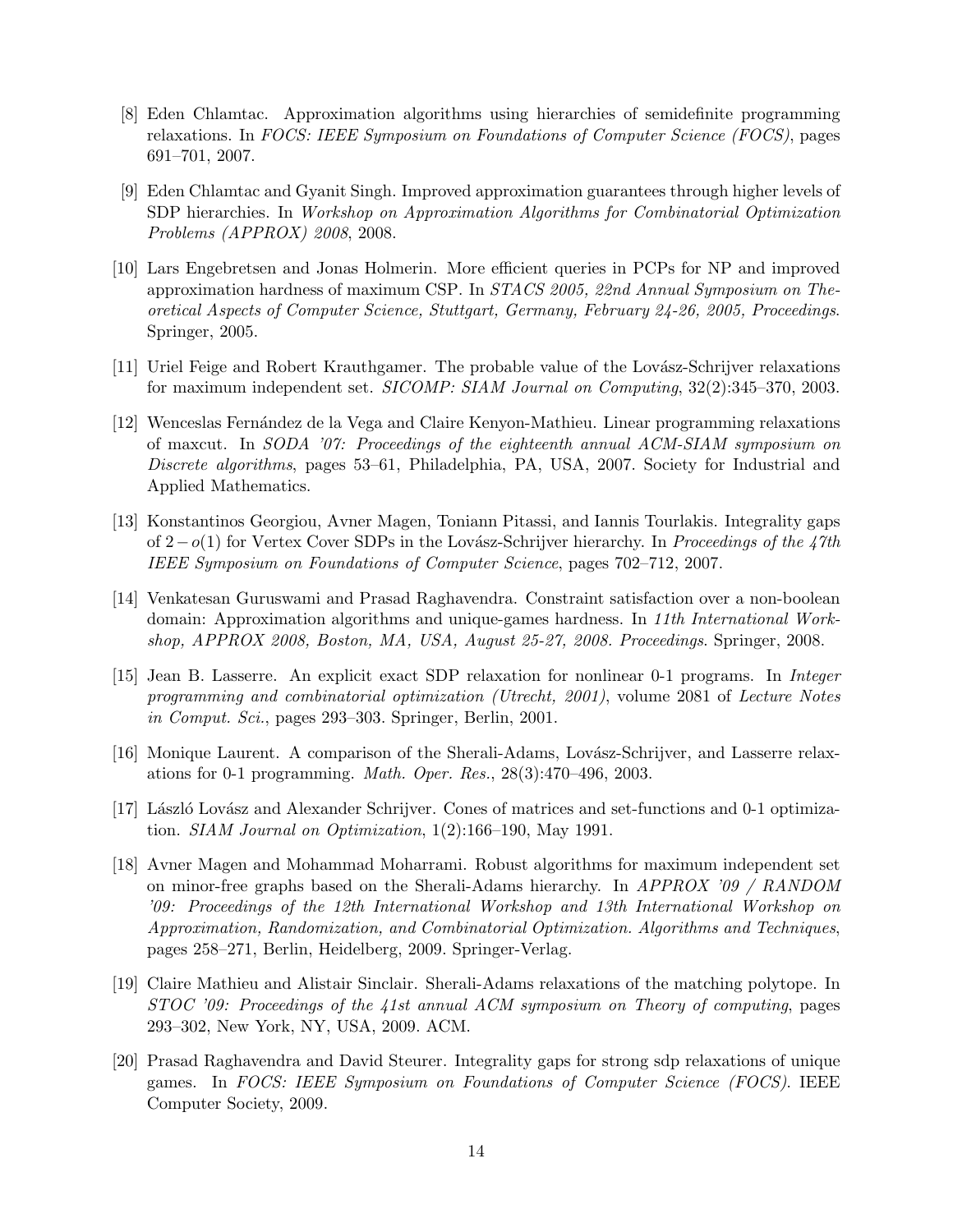- [21] Prasad Rghavendra. Optimal algorithms and inapproximability results for every CSP? In STOC '08: Proceedings of the 40th annual ACM symposium on Theory of computing, pages 245–254, New York, NY, USA, 2008. ACM.
- [22] Alex Samorodnitsky and Luca Trevisan. A PCP characterization of NP with optimal amortized query complexity. In STOC '00: Proceedings of the thirty-second annual ACM symposium on Theory of computing, pages 191–199, New York, NY, USA, 2000. ACM.
- [23] Alex Samorodnitsky and Luca Trevisan. Gowers uniformity, influence of variables, and PCPs. In STOC '06: Proceedings of the thirty-eighth annual ACM symposium on Theory of computing, pages 11–20, New York, NY, USA, 2006. ACM.
- [24] Grant Schoenebeck. Linear level lasserre lower bounds for certain k-CSPs. In FOCS: IEEE Symposium on Foundations of Computer Science (FOCS), pages 593–602. IEEE Computer Society, 2008.
- [25] Grant Schoenebeck, Luca Trevisan, and Madhur Tulsiani. A linear round lower bound for Lovász-Schrijver SDP relaxations of vertex cover. In IEEE Conference on Computational Complexity, pages 205–216. IEEE Computer Society, 2007.
- [26] Grant Schoenebeck, Luca Trevisan, and Madhur Tulsiani. Tight integrality gaps for Lovász-Schrijver LP relaxations of vertex cover and max cut. In *STOC '07: Proceedings of the* thirty-ninth annual ACM symposium on Theory of computing, pages 302–310, New York, NY, USA, 2007. ACM.
- [27] Hanif D. Sherali and Warren P. Adams. A hierarchy of relaxations between the continuous and convex hull representations for zero-one programming problems. *SIAM J. Discrete Math.*, 3(3):411–430, 1990.
- [28] Iannis Tourlakis. Towards optimal integrality gaps for hypergraph vertex cover in the Lovász-Schrijver hierarchy. In 8th International Workshop on Approximation Algorithms for Combinatorial Optimization Problems, APPROX 2005, volume 3624, pages 233–244. Springer, 2005.
- [29] Iannis Tourlakis. New lower bounds for vertex cover in the Lovász-Schrijver hierarchy. In Proceedings of the 21st IEEE Conference on Computational Complexity, pages 170–182. IEEE Computer Society, 2006.
- [30] Madhur Tulsiani. CSP gaps and reductions in the Lasserre hierarchy. In STOC '09: Proceedings of the 41st annual ACM symposium on Theory of computing, pages 303–312, New York, NY, USA, 2009. ACM.

## A Proof of Lemma 4.1

We restate the lemma for convenience.

**Lemma A.1** Let  $\epsilon, \delta > 0$  and a predicate  $P : [q]^k \to \{0,1\}$  be given. Then there exist  $\gamma =$  $O(q^k \log q/\epsilon^2)$ ,  $\eta = \Omega((1/\gamma)^{10/\delta})$  and  $N \in \mathbb{N}$ , such that if  $n \geq N$  and  $\Phi$  is a random instance of MAX k-CSP(P) with  $m = \gamma n$  constraints, then with probability  $\exp(-O(k^4 \gamma^2))$ 

1. 
$$
\mathsf{OPT}(\Phi) \le \frac{|P^{-1}(1)|}{q^k}(1+\epsilon) \cdot m.
$$